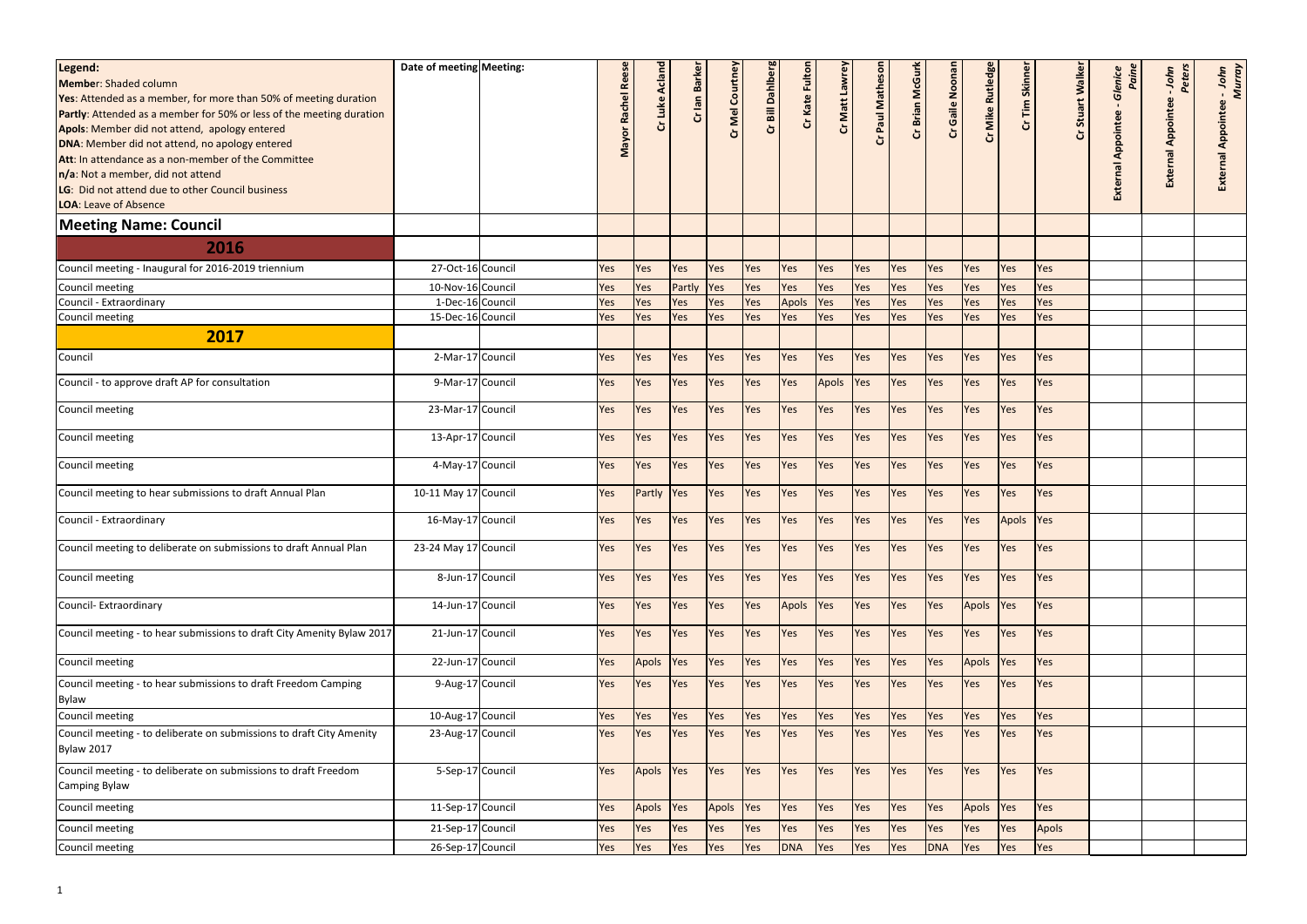|                                                                         | Date of meeting Meeting: |                  |            |                |              |                 |                  |               |                |            |                 |              |              |               |             |                 |                           |                  |
|-------------------------------------------------------------------------|--------------------------|------------------|------------|----------------|--------------|-----------------|------------------|---------------|----------------|------------|-----------------|--------------|--------------|---------------|-------------|-----------------|---------------------------|------------------|
| Legend:                                                                 |                          |                  |            | Cr Luke Acland | Cr lan Barke | Cr Mel Courtney | Cr Bill Dahlberg | Cr Kate Fulto | Cr Matt Lawrey |            |                 | Gaile Noonar | Rutledge     | Cr Tim Skinne | Walker      | Glenice<br>Pain | Peters<br>John            | - John<br>Murray |
| Member: Shaded column                                                   |                          |                  | <b>Re</b>  |                |              |                 |                  |               |                | lathes     |                 |              |              |               |             |                 |                           |                  |
| <b>Yes:</b> Attended as a member, for more than 50% of meeting duration |                          |                  |            |                |              |                 |                  |               |                |            |                 |              |              |               |             |                 |                           |                  |
| Partly: Attended as a member for 50% or less of the meeting duration    |                          |                  | Rachel     |                |              |                 |                  |               |                | Paul M     |                 |              |              |               | Stuart      |                 |                           |                  |
| Apols: Member did not attend, apology entered                           |                          |                  |            |                |              |                 |                  |               |                |            | Cr Brian McGurk |              | Cr Mike      |               | ò           | Appointee       |                           |                  |
| DNA: Member did not attend, no apology entered                          |                          |                  | Mayor      |                |              |                 |                  |               |                |            |                 |              |              |               |             |                 |                           | ₹                |
| Att: In attendance as a non-member of the Committee                     |                          |                  |            |                |              |                 |                  |               |                |            |                 |              |              |               |             |                 | <b>External Appointee</b> |                  |
| n/a: Not a member, did not attend                                       |                          |                  |            |                |              |                 |                  |               |                |            |                 |              |              |               |             |                 |                           |                  |
| LG: Did not attend due to other Council business                        |                          |                  |            |                |              |                 |                  |               |                |            |                 |              |              |               |             | External        |                           |                  |
| <b>LOA: Leave of Absence</b>                                            |                          |                  |            |                |              |                 |                  |               |                |            |                 |              |              |               |             |                 |                           |                  |
| Council meeting                                                         | 18-Oct-17 Council        |                  | Yes        | Yes            | Yes          | Yes             | Yes              | Yes           | Yes            | Apols      | Yes             | Yes          | Yes          | Yes           | Yes         |                 |                           |                  |
| Council meeting                                                         | 31-Oct-17 Council        |                  | Yes        | Yes            | Yes          | Yes             | Yes              | Yes           | Yes            | Yes        | Yes             | Yes          | <b>Apols</b> | Yes           | Yes         |                 |                           |                  |
| Council meeting                                                         | 9-Nov-17 Council         |                  | Yes        | Yes            | Yes          | <b>Yes</b>      | Yes              | Yes           | Yes            | Yes        | Yes             | Yes          | Yes          | Yes           | Partly (LG) |                 |                           |                  |
|                                                                         |                          |                  |            |                |              |                 |                  |               |                |            |                 |              |              |               |             |                 |                           |                  |
| Council meeting - to hear submissions to WCD                            | 7-Dec-17 Council         |                  | Yes        | Yes            | Yes          | Yes             | Yes              | <b>Apols</b>  | <b>Yes</b>     | Yes        | Yes             | Yes          | Yes          | Partly        | Yes         |                 |                           |                  |
| Council meeting                                                         | 14-Dec-17 Council        |                  | Yes        | Yes            | Yes          | Yes             | Yes              | Yes           | Yes            | Yes        | Yes             | Yes          | Yes          | Yes           | Yes         |                 |                           |                  |
| 2018                                                                    |                          |                  |            |                |              |                 |                  |               |                |            |                 |              |              |               |             |                 |                           |                  |
| Council - to approve LTP consultation document to go to Audit           | 22-Feb-18 Council        |                  | Yes        | Yes            | Yes          | Yes             | Yes              | Yes           | Yes            | Yes        | Yes             | Yes          | Yes          | Yes           | Yes         |                 |                           |                  |
| Council meeting                                                         | 8-Mar-18 Council         |                  | Yes        | Yes            | LG           | <b>Yes</b>      | Yes              | Yes           | Yes            | Yes        | Yes             | Yes          | Apols        | Yes           | Yes         |                 |                           |                  |
| Council meeting                                                         | 20-Mar-18 Council        |                  | Yes        | Yes            | Yes          | Yes             | Yes              | Yes           | Yes            | Apols      | Yes             | Yes          | Yes          | Yes           | Yes         |                 |                           |                  |
| Council - Extraordinary                                                 | 17-Apr-18 Council        |                  | Yes        | <b>Apols</b>   | Yes          | Yes             | Yes              | Yes           | Yes            | <b>LOA</b> | Yes             | Yes          | Yes          | Yes           | Yes         |                 |                           |                  |
| Council meeting                                                         | 3-May-18 Council         |                  | <b>Yes</b> | Yes            | Yes          | Yes             | <b>Apols</b>     | Yes           | Yes            | LOA        | Yes             | Yes          | Yes          | Yes           | Yes         |                 |                           |                  |
| Council meeting - hearing of submissions to LTP / Waimea Community      | 7-May-18 Council         |                  | <b>Yes</b> | Yes            | Yes          | Yes             | Yes              | Yes           | Yes            | <b>LOA</b> | Yes             | Yes          | Yes          | Yes           | Yes         |                 |                           |                  |
| Dam / Development Contributions Policy / Revenue and Finance Policy     |                          |                  |            |                |              |                 |                  |               |                |            |                 |              |              |               |             |                 |                           |                  |
| Rates Remission Policy                                                  |                          |                  |            |                |              |                 |                  |               |                |            |                 |              |              |               |             |                 |                           |                  |
| Council meeting - hearing of submissions to LTP / Waimea Community      | 8-May-18 Council         |                  | <b>Yes</b> | Apols          | Yes          | <b>Yes</b>      | Yes              | Yes           | Yes            | LOA        | Yes             | Yes          | Yes          | Yes           | <b>Yes</b>  |                 |                           |                  |
| Dam / Development Contributions Policy / Revenue and Finance Policy     |                          |                  |            |                |              |                 |                  |               |                |            |                 |              |              |               |             |                 |                           |                  |
| / Rates Remission Policy                                                |                          |                  |            |                |              |                 |                  |               |                |            |                 |              |              |               |             |                 |                           |                  |
|                                                                         |                          |                  |            |                |              |                 |                  |               |                |            |                 |              |              |               |             |                 |                           |                  |
| Council meeting - hearing of submissions to LTP / Waimea Community      | 9-May-18 Council         |                  | Partly/Yes |                | Yes          | <b>Yes</b>      | Yes              | Yes           | Yes            | <b>LOA</b> | Yes             | Yes          | Yes          | Yes           | Yes         |                 |                           |                  |
| Dam / Development Contributions Policy / Revenue and Finance Policy     |                          |                  | LG         |                |              |                 |                  |               |                |            |                 |              |              |               |             |                 |                           |                  |
| / Rates Remission Policy                                                |                          |                  |            |                |              |                 |                  |               |                |            |                 |              |              |               |             |                 |                           |                  |
|                                                                         |                          |                  |            |                |              |                 |                  |               |                |            |                 |              |              |               |             |                 |                           |                  |
| Council meeting - deliberation of submissions to LTP / Waimea           | 15-May-18 Council        |                  | Yes        | Yes            | Yes          | <b>Yes</b>      | Yes              | Yes           | Yes            | Yes        | Yes             | Yes          | Yes          | Yes           | Yes         |                 |                           |                  |
| Community Dam / Development Contributions Policy / Revenue and          |                          |                  |            |                |              |                 |                  |               |                |            |                 |              |              |               |             |                 |                           |                  |
| Finance Policy / Rates Remission Policy                                 |                          |                  |            |                |              |                 |                  |               |                |            |                 |              |              |               |             |                 |                           |                  |
|                                                                         |                          |                  |            |                |              |                 |                  |               |                |            |                 |              |              |               |             |                 |                           |                  |
| Council meeting - deliberation of submissions to LTP / Waimea           | 16-May-18 Council        |                  | Yes        | Yes            | Yes          | Yes             | Yes              | Yes           | Yes            | Yes        | Yes             | Yes          | Yes          | Yes           | Yes         |                 |                           |                  |
| Community Dam / Development Contributions Policy / Revenue and          |                          |                  |            |                |              |                 |                  |               |                |            |                 |              |              |               |             |                 |                           |                  |
| Finance Policy / Rates Remission Policy                                 |                          |                  |            |                |              |                 |                  |               |                |            |                 |              |              |               |             |                 |                           |                  |
|                                                                         |                          |                  |            |                |              |                 |                  |               |                |            |                 |              |              |               |             |                 |                           |                  |
| Council meeting - deliberation of submissions to LTP / Waimea           | 17-May-18 Council        |                  | Yes        | Yes            | Yes          | Yes             | Apols            | <b>Yes</b>    | Yes            | Apols/Yes  |                 | Yes          | Yes          | Yes           | Yes         |                 |                           |                  |
| Community Dam / Development Contributions Policy / Revenue and          |                          |                  |            |                |              |                 |                  |               |                | Partly     |                 |              |              |               |             |                 |                           |                  |
| Finance Policy / Rates Remission Policy                                 |                          |                  |            |                |              |                 |                  |               |                |            |                 |              |              |               |             |                 |                           |                  |
|                                                                         |                          |                  |            |                |              |                 |                  |               |                |            |                 |              |              |               |             |                 |                           |                  |
| Council - Extraordinary                                                 | 24-May-18 Council        |                  | Yes        | Apols          | Yes          | Yes             | Yes              | Yes           | Yes            | Yes        | Yes             | <b>Apols</b> | <b>Yes</b>   | Yes           | Yes         |                 |                           |                  |
| Council meeting                                                         | 21-Jun-18 Council        |                  | Yes        | Yes            | Yes          | Yes             | Yes              | Yes           | Yes            | Yes        | Yes             | Yes          | Yes          | Yes           | Yes         |                 |                           |                  |
| Council - Extraordinary                                                 |                          | 2-Jul-18 Council | Yes        | Yes            | Yes          | Yes             | Yes              | Yes           | Yes            | Yes        | Yes             | Yes          | Yes          | Yes           | Yes         |                 |                           |                  |
| Council meeting                                                         | 9-Aug-18 Council         |                  | Yes        | Yes            | Yes          | Yes             | Yes              | Yes           | Yes            | Yes        | Yes             | Yes          | Yes          | Yes           | Yes         |                 |                           |                  |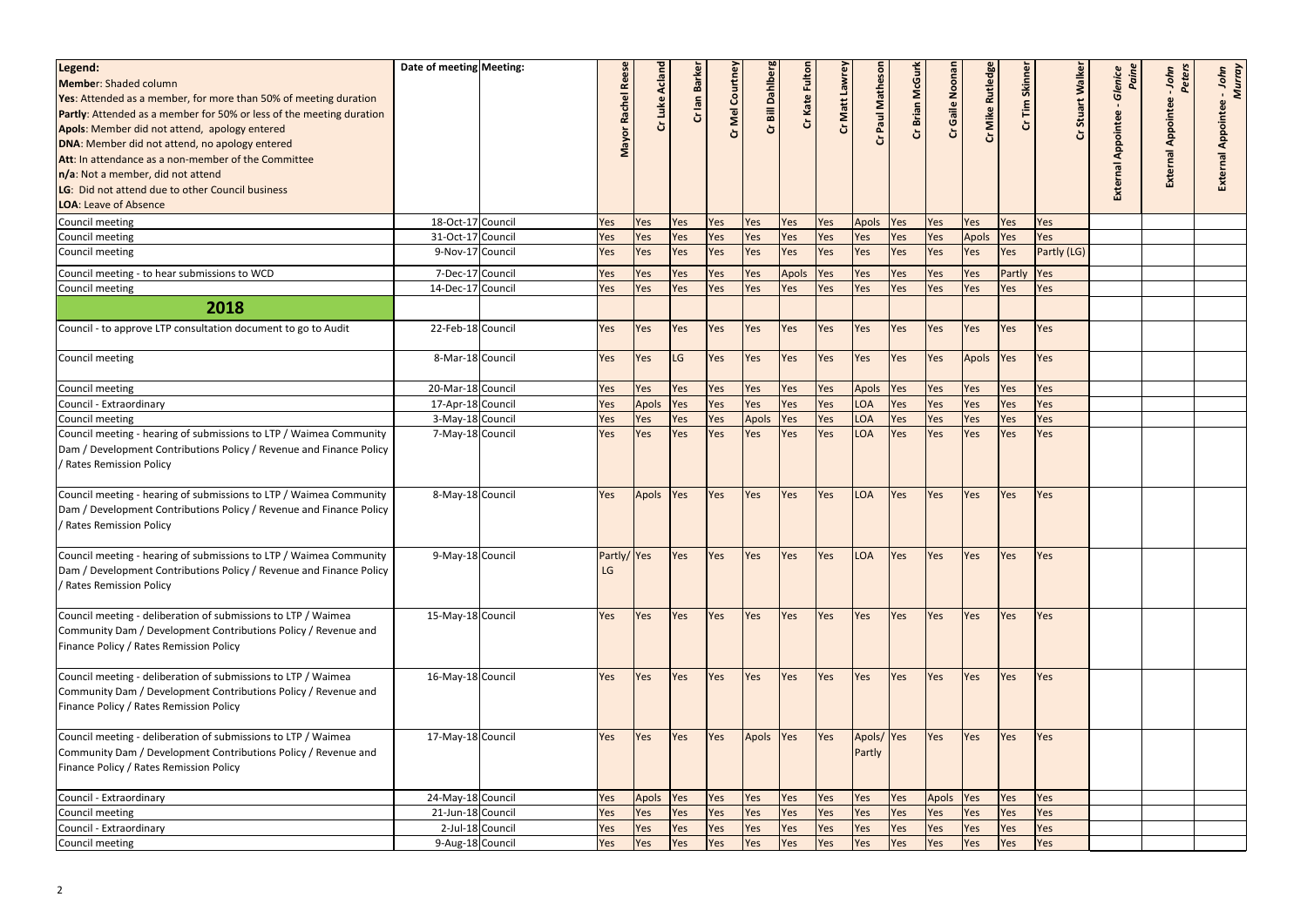| Legend:<br>Member: Shaded column<br><b>Yes:</b> Attended as a member, for more than 50% of meeting duration<br>Partly: Attended as a member for 50% or less of the meeting duration<br>Apols: Member did not attend, apology entered<br>DNA: Member did not attend, no apology entered<br>Att: In attendance as a non-member of the Committee<br>n/a: Not a member, did not attend<br>LG: Did not attend due to other Council business<br><b>LOA: Leave of Absence</b> | Date of meeting Meeting: | <b>Rees</b><br>Rachel<br>Mayor | Cr Luke Acland | Cr lan Barke | Cr Mel Courtney | Cr Bill Dahlberg | Cr Kate Fulto                               | Cr Matt Lawrey | Paul Mathes  | Cr Brian McGurl | Cr Gaile Noonar | Cr Mike Rutledge | Cr Tim Skinne | alker<br>Stuart        | Glenice<br>Paine<br>Appointee<br>External | Peters<br>John<br><b>External Appointee</b> | - John<br>Murray<br>pointe<br>⋖<br>Εx |
|------------------------------------------------------------------------------------------------------------------------------------------------------------------------------------------------------------------------------------------------------------------------------------------------------------------------------------------------------------------------------------------------------------------------------------------------------------------------|--------------------------|--------------------------------|----------------|--------------|-----------------|------------------|---------------------------------------------|----------------|--------------|-----------------|-----------------|------------------|---------------|------------------------|-------------------------------------------|---------------------------------------------|---------------------------------------|
| Council meeting                                                                                                                                                                                                                                                                                                                                                                                                                                                        | 20-Sep-18 Council        | Yes                            | Yes            | Yes          | Yes             | <b>Yes</b>       | Yes                                         | Yes            | Yes          | Yes             | Yes             | <b>Yes</b>       | Yes           | Apols (CL<br>business) |                                           |                                             |                                       |
| Council meeting                                                                                                                                                                                                                                                                                                                                                                                                                                                        | 11-Oct-18 Council        | Yes                            | Apols          | Yes          | Yes             | Yes              | Yes                                         | Yes            | <b>Apols</b> | Yes             | <b>LOA</b>      | <b>Yes</b>       | Yes           | Yes                    |                                           |                                             |                                       |
| Council meeting                                                                                                                                                                                                                                                                                                                                                                                                                                                        | 25-Oct-18 Council        | <b>LOA</b>                     | Yes            | Yes          | Yes             | Yes              | <b>Apols</b>                                | Yes            | <b>Apols</b> | LOA             | <b>LOA</b>      | <b>Yes</b>       | Yes           | Yes                    |                                           |                                             |                                       |
| Council meeting                                                                                                                                                                                                                                                                                                                                                                                                                                                        | 15-Nov-18 Council        | Yes                            | LOA            | Yes          | Yes             | Apols            | Yes                                         | Yes            | Yes          | Yes             | Yes             | <b>Apols</b>     | Yes           | Yes                    |                                           |                                             |                                       |
| Council meeting - Extraordinary                                                                                                                                                                                                                                                                                                                                                                                                                                        | 27-Nov-18 Council        | Yes                            | Yes            | Yes          | Yes             | Yes              | Yes                                         | Yes            | Yes          | Yes             | Yes             | Yes              | Yes           | Yes                    |                                           |                                             |                                       |
| Council meeting                                                                                                                                                                                                                                                                                                                                                                                                                                                        | 13-Dec-18 Council        | Yes                            | Yes            | Yes          | Yes             | Yes              | Yes                                         | Yes            | Yes          | Yes             | Yes             | <b>Yes</b>       | Yes           | Yes                    |                                           |                                             |                                       |
| 2019                                                                                                                                                                                                                                                                                                                                                                                                                                                                   | 19-Feb-19                | LG                             |                |              | $\ln/a$         |                  |                                             |                | <b>LOA</b>   |                 |                 |                  |               |                        |                                           |                                             |                                       |
| Council meeting                                                                                                                                                                                                                                                                                                                                                                                                                                                        |                          |                                | <b>Yes</b>     | Att          |                 | n/a              | n/a                                         | Yes            |              | n/a             | Yes             | <b>Yes</b>       | Yes           | Yes                    |                                           |                                             |                                       |
| Council meeting                                                                                                                                                                                                                                                                                                                                                                                                                                                        | 21-Mar-19 Council        | Yes                            | Yes            | Yes          | Yes             | Yes              | Yes                                         | Yes            | Yes          | Yes             | Yes             | <b>Yes</b>       | Yes           | Yes                    |                                           |                                             |                                       |
| Council                                                                                                                                                                                                                                                                                                                                                                                                                                                                | 27-Mar-19                | Yes                            | Yes            | Yes          | Yes             | Yes              | Yes                                         | Yes            | Yes          | Yes             | Yes             | <b>Yes</b>       | Yes           | Yes                    |                                           |                                             |                                       |
| Council meeting - Extraordinary                                                                                                                                                                                                                                                                                                                                                                                                                                        | 29-Apr-19 Council        | Yes                            | Apols          | Yes          | Yes             | Yes              | Yes<br>l (via<br>audio)                     | Yes            | Yes          | Apols           | Yes             | Yes              | Yes           | Yes                    |                                           |                                             |                                       |
| Council meeting                                                                                                                                                                                                                                                                                                                                                                                                                                                        | 2-May-19 Council         | Yes                            | Yes            | Yes          | Yes             | Yes              | Yes                                         | Yes            | Yes          | Yes             | Yes             | <b>Yes</b>       | Yes           | Yes                    |                                           |                                             |                                       |
| Council meeting - to hear submissions to draft AP/Community<br>Housing/Potential Sale of Land for Commercial Development Wakatu<br>Square                                                                                                                                                                                                                                                                                                                              | 14-16 May 19 Council     | Yes                            | Apols          | Yes          | Yes             | Yes              | Yes                                         | Yes            | Yes          | Yes             | Yes             | <b>Yes</b>       | Yes           | Yes                    |                                           |                                             |                                       |
| Council meeting - to hear submissions to draft AP/Community<br>Housing/Potential Sale of Land for Commercial Development Wakatu<br>Square                                                                                                                                                                                                                                                                                                                              | 15-May-19 Council        | Yes                            | Partly Yes     |              | Yes             | Yes              | <b>Yes</b>                                  | Yes            | <b>Yes</b>   | Yes             | Yes             | <b>Yes</b>       | Yes           | Yes                    |                                           |                                             |                                       |
| Council meeting - to hear submissions to draft AP/Community<br>Housing/Potential Sale of Land for Commercial Development Wakatu<br>Square                                                                                                                                                                                                                                                                                                                              | 16-May-19 Council        | Yes                            | Yes            | Apols        | <b>Yes</b>      | Yes              | Yes                                         | Yes            | Yes          | Yes             | Yes             | <b>Yes</b>       | Yes           | Yes                    |                                           |                                             |                                       |
| Council - Extraordinary                                                                                                                                                                                                                                                                                                                                                                                                                                                | 16-May-19 Council        | Yes                            | Yes            | Yes          | Yes             | Yes              | Yes                                         | Yes            | Yes          | Yes             | Yes             | <b>Yes</b>       | Yes           | Yes                    |                                           |                                             |                                       |
| Council meeting - to deliberate on submissions to draft AP/Community<br>Housing/Potential Sale of Land for Commercial Development Wakatu<br>Square                                                                                                                                                                                                                                                                                                                     | 4-Jun-19 Council         | Yes                            | Yes            | Yes          | Yes             | Yes              | Yes                                         | Yes            | Yes          | Yes             | Yes             | <b>Yes</b>       | Yes           | Yes                    |                                           |                                             |                                       |
| Council meeting - to deliberate on submissions to draft AP/Community<br>Housing/Potential Sale of Land for Commercial Development Wakatu<br>Square                                                                                                                                                                                                                                                                                                                     | 6-Jun-19 Council         | Yes                            | <b>Yes</b>     | Yes          | Yes             | <b>Yes</b>       | Yes<br>$\mathsf{I}(\mathsf{via})$<br>audio) | Yes            | Yes          | Yes             | Yes             | <b>Yes</b>       | Yes           | Yes                    |                                           |                                             |                                       |
| Council meeting - to deliberate on submissions to draft AP/Community<br>Housing/Potential Sale of Land for Commercial Development Wakatu<br>Square                                                                                                                                                                                                                                                                                                                     | 7-Jun-19 Council         | Yes                            | Partly Yes     |              | <b>Yes</b>      | <b>Yes</b>       | Yes<br>$ $ (via<br>audio)                   | Yes            | <b>Yes</b>   | Yes             | Yes             | <b>Yes</b>       | Yes           | Yes                    |                                           |                                             |                                       |
| Council meeting                                                                                                                                                                                                                                                                                                                                                                                                                                                        | 20-Jun-19 Council        | Yes                            | Yes            | Yes          | Yes             | Yes              | Yes                                         | Yes            | Yes          | Yes             | Yes             | Partly           | <b>Yes</b>    | Yes                    |                                           |                                             |                                       |
| Council meeting - to adopt AP                                                                                                                                                                                                                                                                                                                                                                                                                                          | 27-Jun-19 Council        | Yes                            | Yes            | Yes          | Yes             | Yes              | Yes                                         | Yes            | Yes          | Yes             | Yes             | Yes              | Yes           | Yes                    |                                           |                                             |                                       |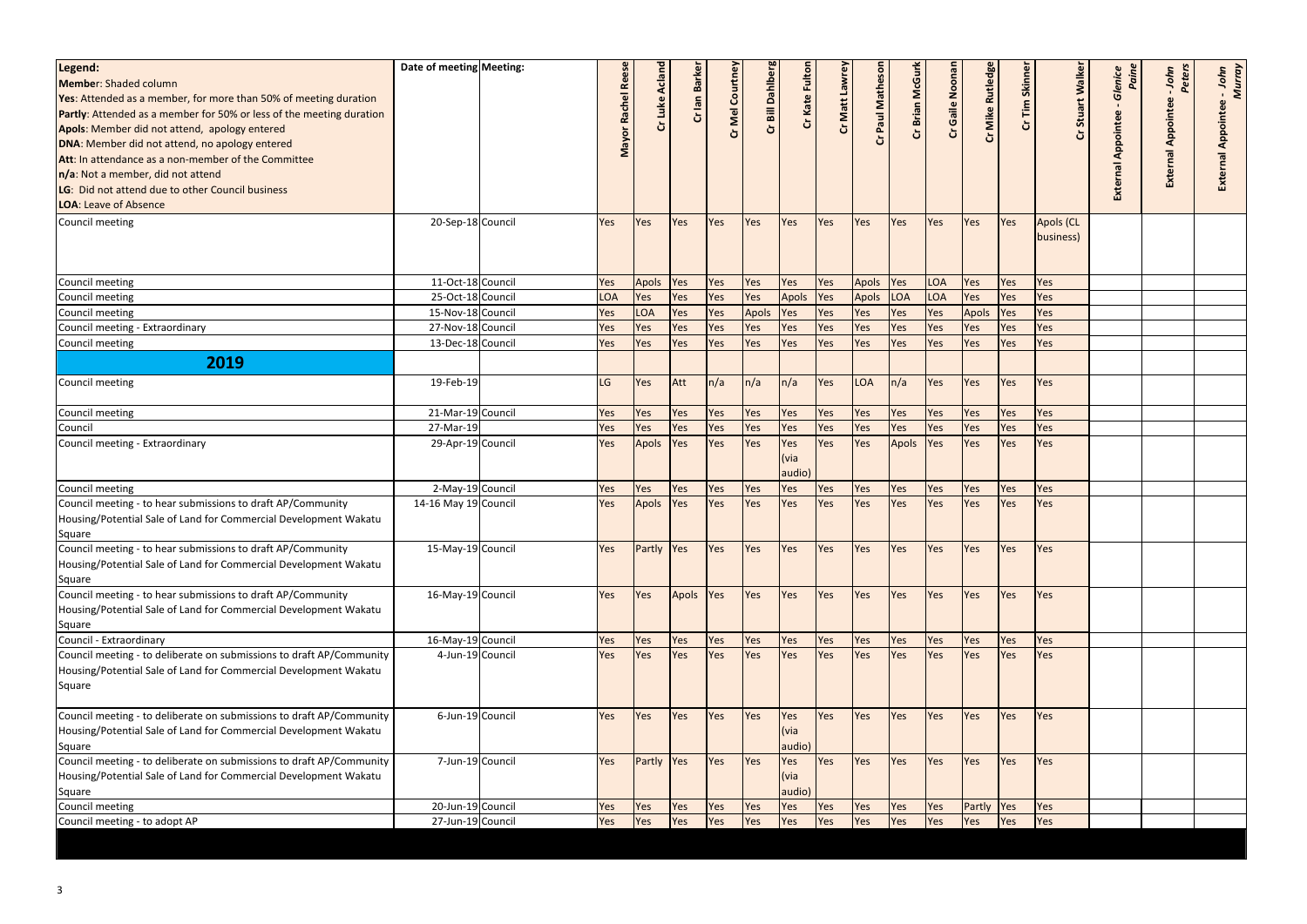| Legend:<br><b>Member:</b> Shaded column<br><b>Yes:</b> Attended as a member, for more than 50% of meeting duration<br>Partly: Attended as a member for 50% or less of the meeting duration<br>Apols: Member did not attend, apology entered<br>DNA: Member did not attend, no apology entered<br>Att: In attendance as a non-member of the Committee<br>n/a: Not a member, did not attend<br>LG: Did not attend due to other Council business<br><b>LOA: Leave of Absence</b> | Date of meeting Meeting: |                        | <b>Rei</b><br>Rachel<br>Mayor | Cr Luke Acland | <b>Barker</b><br>Cr lan | <b>Mel Courtney</b><br>ò | Cr Bill Dahlberg | Cr Kate Fultor | Cr Matt Lawrey | Paul Mathes<br>5 | Cr Brian McGurk | Gaile Noonan<br>5 | Cr Mike Rutledge | Cr Tim Skinne | Walker<br><b>Stuart</b><br>Ğ | Glenice<br>Pain<br>Appointee<br><b>External</b> | Peters<br>John<br><b>External Appointee</b> | - John<br>Murray<br>Appointee |
|-------------------------------------------------------------------------------------------------------------------------------------------------------------------------------------------------------------------------------------------------------------------------------------------------------------------------------------------------------------------------------------------------------------------------------------------------------------------------------|--------------------------|------------------------|-------------------------------|----------------|-------------------------|--------------------------|------------------|----------------|----------------|------------------|-----------------|-------------------|------------------|---------------|------------------------------|-------------------------------------------------|---------------------------------------------|-------------------------------|
| <b>Meeting Name: Audit, Risk and Finance</b>                                                                                                                                                                                                                                                                                                                                                                                                                                  |                          |                        |                               |                |                         |                          |                  |                |                |                  |                 |                   |                  |               |                              |                                                 |                                             |                               |
| <b>Committee</b>                                                                                                                                                                                                                                                                                                                                                                                                                                                              |                          |                        |                               |                |                         |                          |                  |                |                |                  |                 |                   |                  |               |                              |                                                 |                                             |                               |
| 2017                                                                                                                                                                                                                                                                                                                                                                                                                                                                          |                          |                        |                               |                |                         |                          |                  |                |                |                  |                 |                   |                  |               |                              |                                                 |                                             |                               |
| Audit, Risk and Finance Subcommittee                                                                                                                                                                                                                                                                                                                                                                                                                                          |                          | 18-May-17 Subcommittee | Yes                           | $\ln/a$        | Yes                     | ln/a                     | Yes              | n/a            | n/a            | n/a              | n/a             | Att               | n/a              | n/a           | n/a                          | n/a                                             | Yes                                         | <b>Apols</b>                  |
| Audit, Risk and Finance Subcommittee                                                                                                                                                                                                                                                                                                                                                                                                                                          |                          | 27-Jun-17 Subcommittee | Yes                           | $\ln/a$        | <b>Apols</b>            | ln/a                     | Yes              | n/a            | n/a            | Att              | n/a             | n/a               | n/a              | n/a           | Att                          | n/a                                             | Yes                                         | Yes                           |
| Audit, Risk and Finance Subcommittee                                                                                                                                                                                                                                                                                                                                                                                                                                          |                          | 8-Sep-17 Subcommittee  | Yes                           | n/a            | Yes                     | ln/a                     | Yes              | n/a            | n/a            | n/a              | n/a             | Att               | n/a              | n/a           | Att                          | n/a                                             | Yes                                         | Yes                           |
| Audit, Risk and Finance Subcommittee                                                                                                                                                                                                                                                                                                                                                                                                                                          |                          | 28-Sep-17 Subcommittee | Yes                           | ln/a           | Yes                     | Att                      | Apols            | n/a            | n/a            | Att              | Att             | Att               | Att              | n/a           | Att                          | n/a                                             | Yes                                         | Yes                           |
| Audit, Risk and Finance Subcommittee                                                                                                                                                                                                                                                                                                                                                                                                                                          |                          | 14-Nov-17 Subcommittee | Yes                           | ln/a           | Yes                     | ln/a                     | Yes              | n/a            | n/a            | Att              | n/a             | Att               | n/a              | n/a           | Att                          | n/a                                             | Yes                                         | Yes                           |
| 2018                                                                                                                                                                                                                                                                                                                                                                                                                                                                          |                          |                        |                               |                |                         |                          |                  |                |                |                  |                 |                   |                  |               |                              |                                                 |                                             |                               |
| Audit, Risk and Finance Subcommittee                                                                                                                                                                                                                                                                                                                                                                                                                                          |                          | 13-Feb-18 Subcommittee | Yes                           | n/a            | Yes                     | Att                      | Yes              | n/a            | n/a            | Att              | Att             | n/a               | n/a              | n/a           | n/a                          | n/a                                             | Yes                                         | Yes                           |
| Audit, Risk and Finance Subcommittee                                                                                                                                                                                                                                                                                                                                                                                                                                          |                          | 15-May-18 Subcommittee | <b>Apols</b>                  | $\ln/a$        | Yes                     | Att                      | Yes              | n/a            | n/a            | n/a              | n/a             | n/a               | n/a              | n/a           | n/a                          | n/a                                             | Yes                                         | Yes                           |
| Audit, Risk and Finance Subcommittee                                                                                                                                                                                                                                                                                                                                                                                                                                          |                          | 26-Jun-18 Subcommittee | Yes                           | $\ln/a$        | Apols                   | ln/a                     | Yes              | n/a            | n/a            | n/a              | n/a             | n/a               | Att              | n/a           | n/a                          | n/a                                             | Yes                                         | Yes                           |
| Audit, Risk and Finance Subcommittee                                                                                                                                                                                                                                                                                                                                                                                                                                          |                          | 14-Aug-18 Subcommittee | Yes                           | $\ln/a$        | Yes                     | ln/a                     | Yes              | n/a            | n/a            | n/a              | n/a             | Att               | Att              | n/a           | Att                          | n/a                                             | Yes                                         | Yes                           |
| Audit, Risk and Finance Subcommittee                                                                                                                                                                                                                                                                                                                                                                                                                                          |                          | 25-Sep-18 Subcommittee | Yes                           | ln/a           | Yes                     | ln/a                     | Yes              | n/a            | n/a            | Att              | Att             | Att               | n/a              | Att           | Att                          | n/a                                             | Yes                                         | Yes                           |
| Audit, Risk and Finance Subcommittee                                                                                                                                                                                                                                                                                                                                                                                                                                          |                          | 13-Nov-18 Subcommittee | Yes                           | $\ln/a$        | Yes                     | Att                      | Yes              | n/a            | n/a            | Att              | Att             | Att               | n/a              | n/a           | n/a                          | n/a                                             | Yes                                         | Yes                           |
| 2019                                                                                                                                                                                                                                                                                                                                                                                                                                                                          |                          |                        |                               |                |                         |                          |                  |                |                |                  |                 |                   |                  |               |                              |                                                 |                                             |                               |
| Audit, Risk and Finance Subcommittee                                                                                                                                                                                                                                                                                                                                                                                                                                          |                          | 19-Feb-19 Subcommittee | Yes                           | $\ln/a$        | Yes                     | ln/a                     | Yes              | n/a            | n/a            | n/a              | Att             | Att               | Att              | Att           | Att                          | n/a                                             | Yes                                         | Yes                           |
| Audit, Risk and Finance Subcommittee                                                                                                                                                                                                                                                                                                                                                                                                                                          |                          | 21-May-19 Subcommittee | Yes                           | $\ln/a$        | <b>Apols</b>            | ln/a                     | Yes              | n/a            | n/a            | Att              | Att             | n/a               | n/a              | n/a           | n/a                          | n/a                                             | <b>Apols</b>                                | Yes                           |
| Audit, Risk and Finance Subcommittee                                                                                                                                                                                                                                                                                                                                                                                                                                          |                          | 25-Jun-19 Subcommittee | Yes                           | $\ln/a$        | Yes                     | $\ln/a$                  | Yes              | n/a            | n/a            | Att              | Att             | Att               | n/a              | n/a           | n/a                          | n/a                                             | Yes                                         | Yes                           |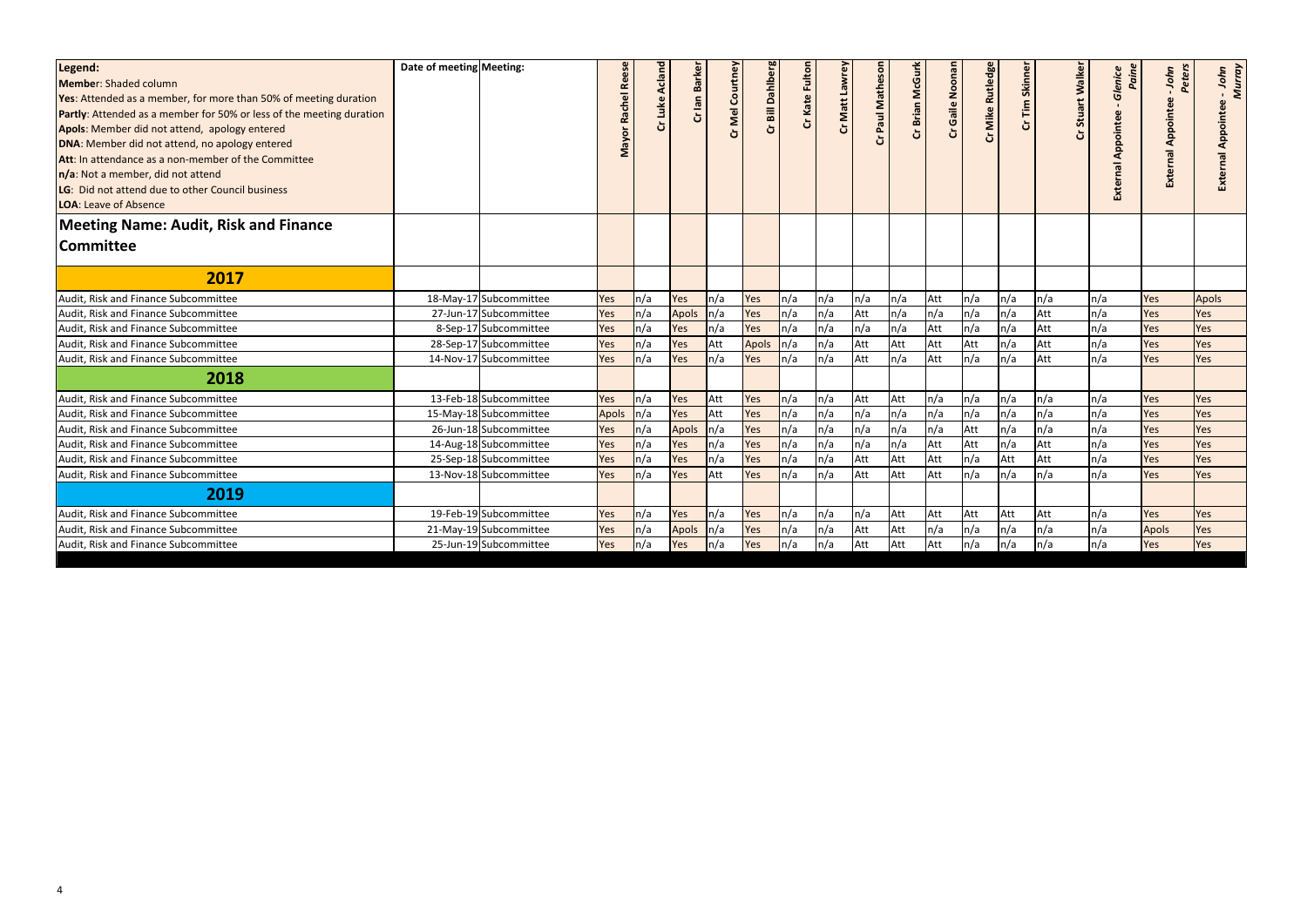| Legend:<br>Member: Shaded column<br><b>Yes:</b> Attended as a member, for more than 50% of meeting duration<br><b>Partly:</b> Attended as a member for 50% or less of the meeting duration<br>Apols: Member did not attend, apology entered<br>DNA: Member did not attend, no apology entered<br><b>Att: In attendance as a non-member of the Committee</b><br>n/a: Not a member, did not attend<br>LG: Did not attend due to other Council business<br>LOA: Leave of Absence<br><b>Meeting Name: Chief Executive Employment</b><br><b>Committee</b> | Date of meeting Meeting: |                                           | Rachel Re<br>Mayor | Cr Luke Acland | Cr lan Barke      | Cr Mel Courtney | Cr Bill Dahlberg | Cr Kate Fultor | Cr Matt Lawrey | Paul Matheso | Cr Brian McGurk | Gaile Noonar<br>ჯ | <b>Mike Rutledge</b><br>Ğ | <b>Tim Skinner</b><br>ჯ | ò          | Walker<br>Paine<br>Glenice<br>Stuart<br>Appointee<br>External | Peters<br>John<br><b>External Appointee</b> | - John<br>Murray<br><b>pointee</b><br>$\overline{P}$ |
|------------------------------------------------------------------------------------------------------------------------------------------------------------------------------------------------------------------------------------------------------------------------------------------------------------------------------------------------------------------------------------------------------------------------------------------------------------------------------------------------------------------------------------------------------|--------------------------|-------------------------------------------|--------------------|----------------|-------------------|-----------------|------------------|----------------|----------------|--------------|-----------------|-------------------|---------------------------|-------------------------|------------|---------------------------------------------------------------|---------------------------------------------|------------------------------------------------------|
| 2016                                                                                                                                                                                                                                                                                                                                                                                                                                                                                                                                                 |                          |                                           |                    |                |                   |                 |                  |                |                |              |                 |                   |                           |                         |            |                                                               |                                             |                                                      |
| Chief Executive Employment Committee                                                                                                                                                                                                                                                                                                                                                                                                                                                                                                                 |                          | 2-Dec-16 Committee                        | Yes                | Yes            | n/a               | n/a             | Yes              | $\ln/a$        | n/a            | Yes          | n/a             | $\ln/a$           | n/a                       | n/a                     | n/a        |                                                               |                                             |                                                      |
| 2017                                                                                                                                                                                                                                                                                                                                                                                                                                                                                                                                                 |                          |                                           |                    |                |                   |                 |                  |                |                |              |                 |                   |                           |                         |            |                                                               |                                             |                                                      |
|                                                                                                                                                                                                                                                                                                                                                                                                                                                                                                                                                      |                          |                                           |                    |                |                   |                 |                  |                |                |              |                 |                   |                           |                         |            |                                                               |                                             |                                                      |
| Chief Executive Employment Committee                                                                                                                                                                                                                                                                                                                                                                                                                                                                                                                 |                          | 28-Feb-17 Committee                       | Yes                | Yes            | n/a               | Att             | Yes              | n/a            | n/a<br>n/a     | Yes          | Att<br>$\ln/a$  | Att               | Att                       | n/a                     | Att        |                                                               |                                             |                                                      |
| Chief Executive Employment Committee<br>Chief Executive Employment Committee - Extraordinary                                                                                                                                                                                                                                                                                                                                                                                                                                                         |                          | 9-Mar-17 Committee<br>21-Apr-17 Committee | Yes                | Yes<br>Yes     | Att<br>n/a        | Att<br>n/a      | Yes<br>Yes       | n/a<br>n/a     | n/a            | Yes<br>Yes   | $\ln/a$         | n/a<br>n/a        | n/a<br>n/a                | n/a<br>n/a              | Att<br>n/a |                                                               |                                             |                                                      |
| Chief Executive Employment Committee - Extraordinary                                                                                                                                                                                                                                                                                                                                                                                                                                                                                                 |                          | 8-May-17 Committee                        | Yes<br>Yes         | Yes            | n/a               | n/a             | Yes              | n/a            | n/a            | Yes          | $\ln/a$         | n/a               | n/a                       | n/a                     | n/a        |                                                               |                                             |                                                      |
| Chief Executive Employment Committee                                                                                                                                                                                                                                                                                                                                                                                                                                                                                                                 |                          | 16-May-17 Committee                       | Yes                | Yes            | n/a               | n/a             | Yes              | n/a            | n/a            | Yes          | Att             | n/a               | n/a                       | n/a                     | Att        |                                                               |                                             |                                                      |
| Chief Executive Employment Committee - Extraordinary                                                                                                                                                                                                                                                                                                                                                                                                                                                                                                 |                          | 13-Jun-17 Committee                       | Yes                | Yes            | n/a               | n/a             | Yes              | n/a            | n/a            | Yes          | ln/a            | n/a               | n/a                       | n/a                     | n/a        |                                                               |                                             |                                                      |
| Chief Executive Employment Committee                                                                                                                                                                                                                                                                                                                                                                                                                                                                                                                 |                          | 8-Sep-17 Committee                        | Yes                | <b>Apols</b>   | n/a               | n/a             | Yes              | n/a            | n/a            | <b>Apols</b> | ln/a            | n/a               | n/a                       | n/a                     | Att        |                                                               |                                             |                                                      |
| Chief Executive Employment Committee                                                                                                                                                                                                                                                                                                                                                                                                                                                                                                                 |                          | 27-Oct-17 Committee                       | Yes                | <b>DNA</b>     | n/a               | n/a             | Yes              | n/a            | n/a            | Yes          | $\ln/a$         | Att               | n/a                       | n/a                     | Att        |                                                               |                                             |                                                      |
| 2018                                                                                                                                                                                                                                                                                                                                                                                                                                                                                                                                                 |                          |                                           |                    |                |                   |                 |                  |                |                |              |                 |                   |                           |                         |            |                                                               |                                             |                                                      |
| Chief Executive Employment Committee                                                                                                                                                                                                                                                                                                                                                                                                                                                                                                                 |                          | 27-Feb-18 Committee                       | Yes                | Yes            | n/a               | n/a             | Yes              | n/a            | n/a            | Yes          | ln/a            | n/a               | n/a                       | n/a                     | Att        |                                                               |                                             |                                                      |
| Chief Executive Employment Committee                                                                                                                                                                                                                                                                                                                                                                                                                                                                                                                 |                          | 18-Jun-18 Committee                       | Yes                | Apols          | n/a               | n/a             | Yes              | n/a            | n/a            | n/a          | n/a             | Yes               | Att                       | n/a                     | Att        |                                                               |                                             |                                                      |
| Chief Executive Employment Committee                                                                                                                                                                                                                                                                                                                                                                                                                                                                                                                 |                          | 10-Jul-18 Committee                       | Yes                | Yes            | n/a               | n/a             | Yes              | n/a            | n/a            | n/a          | n/a             | Yes               | Att                       | n/a                     | n/a        |                                                               |                                             |                                                      |
| Chief Executive Employment Committee                                                                                                                                                                                                                                                                                                                                                                                                                                                                                                                 |                          | 4-Sep-18 Committee                        | Yes                | Apols          | n/a               | n/a             | Yes              | n/a            | n/a            | n/a          | n/a             | Yes               | Att                       | n/a                     | Att        |                                                               |                                             |                                                      |
| Chief Executive Employment Committee                                                                                                                                                                                                                                                                                                                                                                                                                                                                                                                 |                          | 21-Nov-18 Committee                       | Yes                | Yes            | $\vert n/a \vert$ | n/a             | Apols n/a        |                | n/a            | n/a          | n/a             | Yes               | $\vert n/a \vert$         | n/a                     | n/a        |                                                               |                                             |                                                      |
|                                                                                                                                                                                                                                                                                                                                                                                                                                                                                                                                                      |                          |                                           |                    |                |                   |                 |                  |                |                |              |                 |                   |                           |                         |            |                                                               |                                             |                                                      |
| 2019                                                                                                                                                                                                                                                                                                                                                                                                                                                                                                                                                 |                          |                                           |                    |                |                   |                 |                  |                |                |              |                 |                   |                           |                         |            |                                                               |                                             |                                                      |
| Chief Executive Employment Committee                                                                                                                                                                                                                                                                                                                                                                                                                                                                                                                 |                          | 26-Feb-19 Committee                       | Yes                | Yes            | n/a               | n/a             | Yes              | n/a            | n/a            | n/a          | n/a             | Yes               | Att                       | n/a                     | n/a        |                                                               |                                             |                                                      |
| Chief Executive Employment Committee                                                                                                                                                                                                                                                                                                                                                                                                                                                                                                                 |                          | 21-May-19 Committee                       | Yes                | <b>DNA</b>     | n/a               | n/a             | Yes              | $\ln/a$        | n/a            | n/a          | n/a             | Yes               | Att                       | n/a                     | n/a        |                                                               |                                             |                                                      |
|                                                                                                                                                                                                                                                                                                                                                                                                                                                                                                                                                      |                          |                                           |                    |                |                   |                 |                  |                |                |              |                 |                   |                           |                         |            |                                                               |                                             |                                                      |
| <b>Meeting Name: Commercial Subcommittee</b>                                                                                                                                                                                                                                                                                                                                                                                                                                                                                                         |                          |                                           |                    |                |                   |                 |                  |                |                |              |                 |                   |                           |                         |            |                                                               |                                             |                                                      |
| 2017                                                                                                                                                                                                                                                                                                                                                                                                                                                                                                                                                 |                          |                                           |                    |                |                   |                 |                  |                |                |              |                 |                   |                           |                         |            |                                                               |                                             |                                                      |
| <b>Commercial Subcommittee</b>                                                                                                                                                                                                                                                                                                                                                                                                                                                                                                                       |                          | 27-Apr-17 Subcommittee                    | Yes                | Apols          | Yes               | Yes             | ln/a             | n/a            | n/a            | n/a          | n/a             | Att               | n/a                       | n/a                     | Att        | n/a                                                           | <b>Apols</b>                                | Yes                                                  |
| Commercial Subcommittee                                                                                                                                                                                                                                                                                                                                                                                                                                                                                                                              |                          | 27-Jun-17 Subcommittee                    | Yes                | Yes            | <b>Apols</b>      | Yes             | Att              | n/a            | n/a            | Att          | n/a             | n/a               | n/a                       | Att                     | Att        | n/a                                                           | Yes                                         | Yes                                                  |
| <b>Commercial Subcommittee</b>                                                                                                                                                                                                                                                                                                                                                                                                                                                                                                                       |                          | 18-Aug-17 Subcommittee                    | Yes                | Yes            | Yes               | Yes             | ln/a             | n/a            | n/a            | n/a          | n/a             | Att               | n/a                       | n/a                     | Att        | n/a                                                           | <b>Apols</b>                                | Yes                                                  |
| <b>Commercial Subcommittee</b>                                                                                                                                                                                                                                                                                                                                                                                                                                                                                                                       |                          | 28-Sep-17 Subcommittee                    | Yes                | Yes            | Yes               | Yes             | n/a              | n/a            | n/a            | n/a          | n/a             | n/a               | att                       | n/a                     | Att        | n/a                                                           | Yes                                         | Yes                                                  |
| Commercial Subcommittee                                                                                                                                                                                                                                                                                                                                                                                                                                                                                                                              |                          | 16-Nov-17 Subcommittee                    | Yes                | Yes            | Yes               | Yes             | n/a              | n/a            | n/a            | Att          | n/a             | Att               | n/a                       | n/a                     | Att        | n/a                                                           | Yes                                         | Yes                                                  |
| 2018                                                                                                                                                                                                                                                                                                                                                                                                                                                                                                                                                 |                          |                                           |                    |                |                   |                 |                  |                |                |              |                 |                   |                           |                         |            |                                                               |                                             |                                                      |
| Commercial Subcommittee                                                                                                                                                                                                                                                                                                                                                                                                                                                                                                                              |                          | 13-Feb-18 Subcommittee                    | Yes                | <b>Yes</b>     | Yes               | Yes             | n/a              | n/a            | n/a            | n/a          | n/a             | n/a               | n/a                       | n/a                     | n/a        | n/a                                                           | Yes                                         | <b>Yes</b>                                           |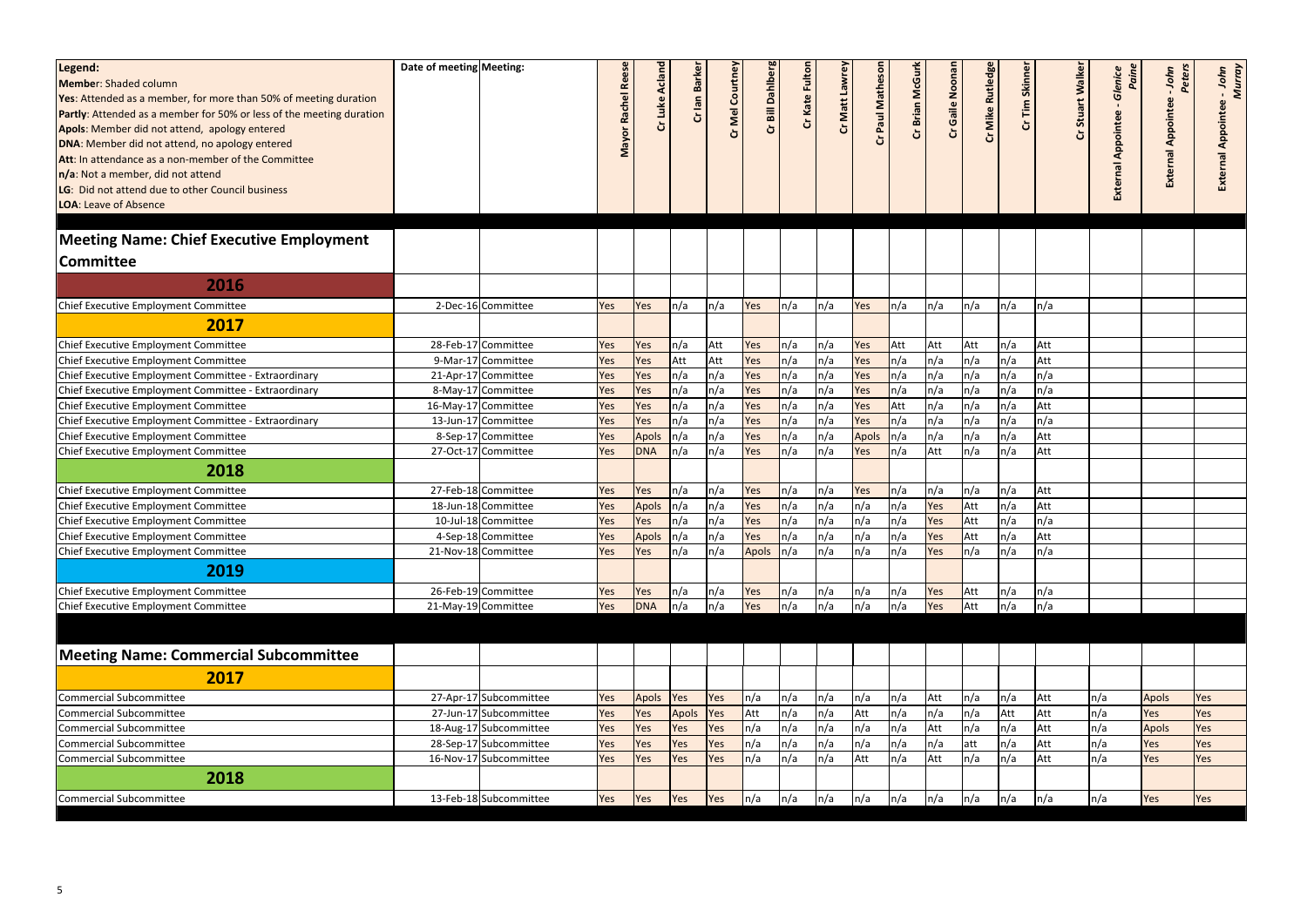| Legend:<br>Member: Shaded column<br><b>Yes:</b> Attended as a member, for more than 50% of meeting duration<br>Partly: Attended as a member for 50% or less of the meeting duration<br>Apols: Member did not attend, apology entered<br>DNA: Member did not attend, no apology entered<br>Att: In attendance as a non-member of the Committee<br>n/a: Not a member, did not attend<br>LG: Did not attend due to other Council business<br>LOA: Leave of Absence | Date of meeting Meeting: |                     | <b>Re</b><br>Rachel<br>Mayor | Cr Luke Acland | Cr lan Barke | Cr Mel Courtney | Cr Bill Dahlberg | Cr Kate Fulton        | Cr Matt Lawrey | Paul Mathes<br>ò | Cr Brian McGurk | Gaile Noonan<br>້ວ | Cr Mike Rutledge | Cr Tim Skinner | Stuart Walker<br>Ğ | Glenice<br>Pain<br><b>External Appointee</b> | Peters<br>John<br><b>External Appointee</b> | - John<br>Murray<br>ernal Appointee |
|-----------------------------------------------------------------------------------------------------------------------------------------------------------------------------------------------------------------------------------------------------------------------------------------------------------------------------------------------------------------------------------------------------------------------------------------------------------------|--------------------------|---------------------|------------------------------|----------------|--------------|-----------------|------------------|-----------------------|----------------|------------------|-----------------|--------------------|------------------|----------------|--------------------|----------------------------------------------|---------------------------------------------|-------------------------------------|
| <b>Meeting Name: Community Services</b>                                                                                                                                                                                                                                                                                                                                                                                                                         |                          |                     |                              |                |              |                 |                  |                       |                |                  |                 |                    |                  |                |                    |                                              |                                             |                                     |
| <b>Committee</b>                                                                                                                                                                                                                                                                                                                                                                                                                                                |                          |                     |                              |                |              |                 |                  |                       |                |                  |                 |                    |                  |                |                    |                                              |                                             |                                     |
| 2016                                                                                                                                                                                                                                                                                                                                                                                                                                                            |                          |                     |                              |                |              |                 |                  |                       |                |                  |                 |                    |                  |                |                    |                                              |                                             |                                     |
| Community Services Committee                                                                                                                                                                                                                                                                                                                                                                                                                                    |                          | 24-Nov-16 Committee | Yes                          | n/a            | Att          | Yes             | Att              | Yes                   | Yes            | Yes              | Yes             | Yes                | Att              | Att            | Att                |                                              |                                             |                                     |
| 2017                                                                                                                                                                                                                                                                                                                                                                                                                                                            |                          |                     |                              |                |              |                 |                  |                       |                |                  |                 |                    |                  |                |                    |                                              |                                             |                                     |
| Community Services Committee                                                                                                                                                                                                                                                                                                                                                                                                                                    |                          | 2-Mar-17 Committee  | Yes                          | n/a            | Att          | Yes             | Att              | Yes                   | Yes            | Yes              | Yes             | Yes                | Yes              | Att            | Att                |                                              |                                             |                                     |
| Community Services Committee                                                                                                                                                                                                                                                                                                                                                                                                                                    |                          | 6-Apr-17 Committee  | <b>LG</b>                    | n/a            | Att          | Yes             | n/a              | Yes                   | Yes            | Yes              | Yes             | Yes                | Yes              | n/a            | Att                |                                              |                                             |                                     |
| Community Services Committee                                                                                                                                                                                                                                                                                                                                                                                                                                    |                          | 1-Jun-17 Committee  | Yes                          | n/a            | Att          | Yes             | n/a              | Yes                   | Yes            | Yes              | Yes             | Yes                | Yes              | n/a            | Att                |                                              |                                             |                                     |
| Community Services Committee                                                                                                                                                                                                                                                                                                                                                                                                                                    |                          | 13-Jul-17 Committee | <b>Apols</b>                 | n/a            | Att          | Yes             | n/a              | Yes                   | Apols          | Apols            | Yes             | Yes                | Yes              | n/a            | Att                |                                              |                                             |                                     |
| <b>Community Services Committee</b>                                                                                                                                                                                                                                                                                                                                                                                                                             |                          | 31-Aug-17 Committee | <b>LG</b>                    | n/a            | Att          | Yes             | Att              | <b>Apols</b>          | Yes            | Yes              | Yes             | Yes                | Yes              | Att            | Att                |                                              |                                             |                                     |
| Community Services Committee                                                                                                                                                                                                                                                                                                                                                                                                                                    |                          | 19-Oct-17 Committee | Partly                       | n/a            | Att          | Yes             | n/a              | Yes                   | Yes            | <b>Apols</b>     | Yes             | Yes                | Yes              | n/a            | Att                |                                              |                                             |                                     |
| Community Services Committee                                                                                                                                                                                                                                                                                                                                                                                                                                    |                          | 28-Nov-17 Committee | Yes                          | n/a            | n/a          | Yes             | n/a              | Yes                   | Yes            | Yes              | n/a             | Yes                | Yes              | n/a            | Att                |                                              |                                             |                                     |
| 2018                                                                                                                                                                                                                                                                                                                                                                                                                                                            |                          |                     |                              |                |              |                 |                  |                       |                |                  |                 |                    |                  |                |                    |                                              |                                             |                                     |
| Community Services Committee                                                                                                                                                                                                                                                                                                                                                                                                                                    |                          | 1-Mar-18 Committee  | Yes                          | n/a            | Att          | Yes             | n/a              | Yes                   | Yes            | <b>Apols</b>     | Yes             | Yes                | Apols            | Att            | Att                |                                              |                                             |                                     |
| <b>Community Services Committee</b>                                                                                                                                                                                                                                                                                                                                                                                                                             |                          | 12-Apr-18 Committee | Yes                          | n/a            | Att          | Yes             | n/a              | Yes                   | Yes            | LOA              | Yes             | Yes                | Yes              | n/a            | Att                |                                              |                                             |                                     |
| Community Services Committee                                                                                                                                                                                                                                                                                                                                                                                                                                    |                          | 12-Jul-18 Committee | LG                           | n/a            | Att          | Yes             | n/a              | Yes                   | Apols          | n/a              | Yes             | Yes                | Yes              | Att            | Att                |                                              |                                             |                                     |
| Community Services Committee                                                                                                                                                                                                                                                                                                                                                                                                                                    |                          | 30-Aug-18 Committee | <b>Apols</b>                 | n/a            | Att          | Yes             | n/a              | Yes                   | Yes            | Yes              | Yes             | Yes                | Apols            | n/a            | Att                |                                              |                                             |                                     |
| Community Services Committee                                                                                                                                                                                                                                                                                                                                                                                                                                    |                          | 4-Oct-18 Committee  | <b>LG</b>                    | n/a            | Att          | Yes             | n/a              | Yes                   | Yes            | n/a              | Yes             | Yes                | Yes              | n/a            | Att                |                                              |                                             |                                     |
| Community Services Committee                                                                                                                                                                                                                                                                                                                                                                                                                                    |                          | 27-Nov-18 Committee | Apols Att                    |                | Att          | Yes             | n/a              | Yes                   | Yes            | n/a              | Yes             | Yes                | Yes              | ln/a           | Att                |                                              |                                             |                                     |
| 2019                                                                                                                                                                                                                                                                                                                                                                                                                                                            |                          |                     |                              |                |              |                 |                  |                       |                |                  |                 |                    |                  |                |                    |                                              |                                             |                                     |
| Community Services Committee                                                                                                                                                                                                                                                                                                                                                                                                                                    |                          | 26-Feb-19 Committee | Yes                          | n/a            | Att          | Yes             | n/a              | Yes                   | Yes            | <b>LOA</b>       | Yes             | Yes                | Yes              | Att            | Att                |                                              |                                             |                                     |
| <b>Community Services Committee</b>                                                                                                                                                                                                                                                                                                                                                                                                                             |                          | 11-Apr-19 Committee | Yes                          | n/a            | Att          | Yes             | n/a              | Yes                   | Yes            | Yes              | Yes             | Yes                | Yes              | Att            | Att                |                                              |                                             |                                     |
| Community Services Committee - Extraordinary                                                                                                                                                                                                                                                                                                                                                                                                                    |                          | 29-Apr-19 Committee | Yes                          | n/a            | Att          | Yes             | Yes              | Yes<br>(via<br>audio) | Yes            | Yes              | Apols           | Yes                | Yes              | Att            | Att                |                                              |                                             |                                     |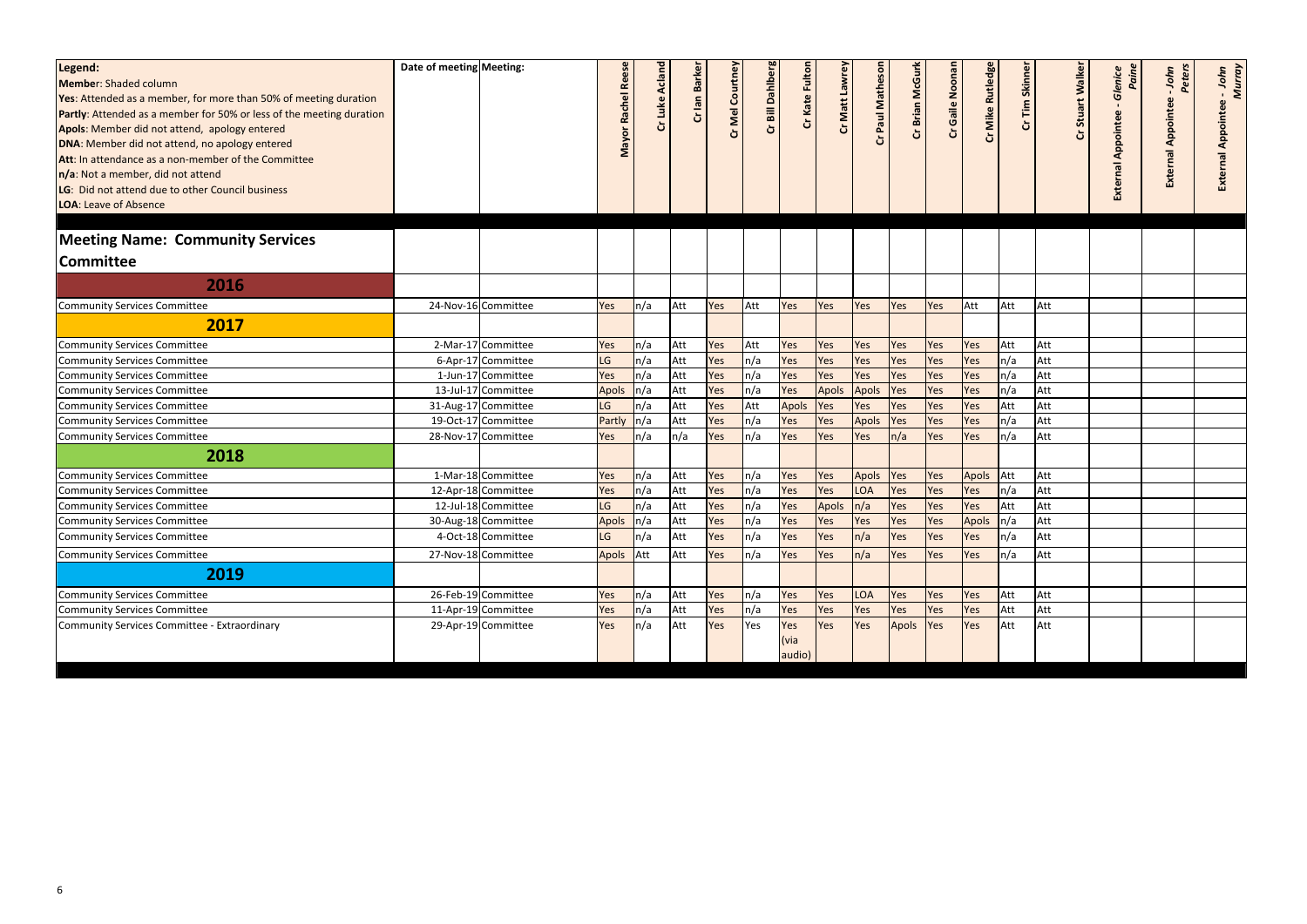| Legend:<br>Member: Shaded column<br><b>Yes:</b> Attended as a member, for more than 50% of meeting duration<br><b>Partly:</b> Attended as a member for 50% or less of the meeting duration<br>Apols: Member did not attend, apology entered<br>DNA: Member did not attend, no apology entered<br>Att: In attendance as a non-member of the Committee<br>n/a: Not a member, did not attend<br>LG: Did not attend due to other Council business<br><b>LOA: Leave of Absence</b> | Date of meeting Meeting: |                     | œ<br>$\overline{\omega}$<br><b>Rach</b><br>Mayor | Acland<br>Cr Luke | Cr lan Barke | Cr Mel Courtney | Cr Bill Dahlberg | Cr Kate Fultor | Cr Matt Lawrey | Paul Mathes<br>ò  | Cr Brian McGurk | Gaile Noonan<br><b>პ</b> | <b>Rutledge</b><br>Cr Mike | Cr Tim Skinner    | alker<br>Stuart<br>Ò | Glenice<br>Pain<br>Appointee<br>External | Peters<br>John<br><b>External Appointee</b> | - John<br>Murray<br>ppointee<br>ৰ<br>Ext |
|-------------------------------------------------------------------------------------------------------------------------------------------------------------------------------------------------------------------------------------------------------------------------------------------------------------------------------------------------------------------------------------------------------------------------------------------------------------------------------|--------------------------|---------------------|--------------------------------------------------|-------------------|--------------|-----------------|------------------|----------------|----------------|-------------------|-----------------|--------------------------|----------------------------|-------------------|----------------------|------------------------------------------|---------------------------------------------|------------------------------------------|
| Meeting Name: Governance Committee                                                                                                                                                                                                                                                                                                                                                                                                                                            |                          |                     |                                                  |                   |              |                 |                  |                |                |                   |                 |                          |                            |                   |                      |                                          |                                             |                                          |
| 2016                                                                                                                                                                                                                                                                                                                                                                                                                                                                          |                          |                     |                                                  |                   |              |                 |                  |                |                |                   |                 |                          |                            |                   |                      |                                          |                                             |                                          |
| Governance Committee                                                                                                                                                                                                                                                                                                                                                                                                                                                          |                          | 1-Dec-16 Committee  | Yes                                              | $\ln/a$           | Yes          | <b>Yes</b>      | Yes              | ln/a           | n/a            | <b>Partly</b> Att |                 | Yes                      | Yes                        | <b>Partly</b> Att |                      | n/a                                      | Yes                                         | Yes                                      |
| 2017                                                                                                                                                                                                                                                                                                                                                                                                                                                                          |                          |                     |                                                  |                   |              |                 |                  |                |                |                   |                 |                          |                            |                   |                      |                                          |                                             |                                          |
| Governance Committee                                                                                                                                                                                                                                                                                                                                                                                                                                                          |                          | 9-Mar-17 Committee  | Yes                                              | $\ln/a$           | Yes          | <b>Yes</b>      | Yes              | ln/a           | n/a            | Yes               | Att             | Yes                      | Yes                        | Yes               | Att                  | n/a                                      | Yes                                         | Yes                                      |
| Governance Committee                                                                                                                                                                                                                                                                                                                                                                                                                                                          |                          | 20-Apr-17 Committee | <b>Apols</b>                                     | n/a               | Yes          | Yes             | Yes              | n/a            | n/a            | Yes               | n/a             | Yes                      | Yes                        | Yes               | n/a                  | n/a                                      | n/a                                         | n/a                                      |
| Governance Committee                                                                                                                                                                                                                                                                                                                                                                                                                                                          |                          | 27-Jul-17 Committee | Yes                                              | n/a               | Yes          | Yes             | Yes              | n/a            | n/a            | Yes               | n/a             | Apols                    | <b>Yes</b>                 | Yes               | Att                  | n/a                                      | n/a                                         | n/a                                      |
| Governance Committee                                                                                                                                                                                                                                                                                                                                                                                                                                                          |                          | 7-Sep-17 Committee  | Yes                                              | n/a               | Yes          | Yes             | Yes              | n/a            | n/a            | <b>Apols</b>      | n/a             | Yes                      | Yes                        | Yes               | Att                  | n/a                                      | n/a                                         | n/a                                      |
| Governance Committee                                                                                                                                                                                                                                                                                                                                                                                                                                                          |                          | 26-Oct-17 Committee | Yes                                              | n/a               | Yes          | Yes             | Yes              | n/a            | n/a            | Yes               | Att             | Yes                      | <b>Apols</b>               | Yes               | Att                  | n/a                                      | n/a                                         | n/a                                      |
| Governance Committee                                                                                                                                                                                                                                                                                                                                                                                                                                                          |                          | 30-Nov-17 Committee | Yes                                              | n/a               | Yes          | Yes             | Yes              | n/a            | n/a            | Yes               | Att             | Yes                      | Yes                        | Yes               | Att                  | n/a                                      | n/a                                         | n/a                                      |
| 2018                                                                                                                                                                                                                                                                                                                                                                                                                                                                          |                          |                     |                                                  |                   |              |                 |                  |                |                |                   |                 |                          |                            |                   |                      |                                          |                                             |                                          |
| Governance Committee                                                                                                                                                                                                                                                                                                                                                                                                                                                          |                          | 8-Mar-18 Committee  | Yes                                              | n/a               | LG           | <b>Yes</b>      | Yes              | ln/a           | n/a            | Yes               | Att             | Yes                      | Apols                      | Yes               | Att                  | n/a                                      | n/a                                         | n/a                                      |
| Governance Committee                                                                                                                                                                                                                                                                                                                                                                                                                                                          |                          | 19-Apr-18 Committee | Other                                            | n/a               | Yes          | Yes             | Yes              | n/a            | n/a            | n/a               | Att             | Yes                      | Yes                        | Yes               | ln/a                 | n/a                                      | n/a                                         | n/a                                      |
|                                                                                                                                                                                                                                                                                                                                                                                                                                                                               |                          |                     | LG                                               |                   |              |                 |                  |                |                |                   |                 |                          |                            |                   |                      |                                          |                                             |                                          |
| Governance Committee                                                                                                                                                                                                                                                                                                                                                                                                                                                          |                          | 7-Jun-18 Committee  | Other                                            | n/a               | Yes          | <b>Yes</b>      | Yes              | ln/a           | n/a            | n/a               | Att             | Yes                      | Yes                        | Yes               | Yes                  | n/a                                      | n/a                                         | n/a                                      |
|                                                                                                                                                                                                                                                                                                                                                                                                                                                                               |                          |                     | LG                                               |                   |              |                 |                  |                |                |                   |                 |                          |                            |                   |                      |                                          |                                             |                                          |
| Governance Committee                                                                                                                                                                                                                                                                                                                                                                                                                                                          |                          | 26-Jul-18 Committee | Yes                                              | Att               | Yes          | <b>Yes</b>      | Yes              | n/a            | Att            | Att               | Att             | Yes                      | Yes                        | Yes               | Yes                  | n/a                                      | n/a                                         | n/a                                      |
| Governance Committee                                                                                                                                                                                                                                                                                                                                                                                                                                                          |                          | 6-Sep-18 Committee  | Yes                                              | Yes               | Yes          | Yes             | Yes              | n/a            | n/a            | Att               | Att             | Yes                      | Yes                        | Yes               | Yes                  | n/a                                      | Att                                         | Att                                      |
| Governance Committee                                                                                                                                                                                                                                                                                                                                                                                                                                                          |                          | 11-Oct-18 Committee | Yes                                              | Apols             | Yes          | Yes             | Yes              | Att            | Att            | n/a               | Att             | <b>LOA</b>               | Yes                        | Yes               | Yes                  | n/a                                      | Yes                                         | Yes                                      |
| Governance Committee                                                                                                                                                                                                                                                                                                                                                                                                                                                          |                          | 25-Oct-18 Committee | <b>LOA</b>                                       | Yes               | Yes          | <b>Yes</b>      | Yes              | ln/a           | n/a            | n/a               | n/a             | LOA                      | Yes                        | Yes               | Yes                  | n/a                                      | Yes                                         | Yes                                      |
| Governance Committee                                                                                                                                                                                                                                                                                                                                                                                                                                                          |                          | 29-Nov-18 Committee | Yes                                              | Yes               | Yes          | <b>Yes</b>      | Yes              | n/a            | Att            | n/a               | Att             | Yes                      | <b>Yes</b>                 | Yes               | Yes                  | n/a                                      | Yes                                         | Yes                                      |
|                                                                                                                                                                                                                                                                                                                                                                                                                                                                               |                          |                     | via<br>audio                                     |                   |              |                 |                  |                |                |                   |                 |                          |                            |                   |                      |                                          |                                             |                                          |
| 2019                                                                                                                                                                                                                                                                                                                                                                                                                                                                          |                          |                     |                                                  |                   |              |                 |                  |                |                |                   |                 |                          |                            |                   |                      |                                          |                                             |                                          |
| Governance Committee                                                                                                                                                                                                                                                                                                                                                                                                                                                          |                          | 7-Mar-19 Committee  | Yes                                              | Yes               | Yes          | Yes             | Yes              | n/a            | n/a            | Att               | Att             | Yes                      | <b>Yes</b>                 | Yes               | Yes                  | $\ln/a$                                  | Yes                                         | Yes                                      |
| Governance Committee                                                                                                                                                                                                                                                                                                                                                                                                                                                          |                          | 18-Apr-19 Committee | Partly Apol<br>LG                                |                   | Yes          | <b>Yes</b>      | Yes              | $\ln/a$        | n/a            | Att               | n/a             | Yes                      | Yes                        | Yes               | Apols                | n/a                                      | Yes                                         | Yes                                      |
| Governance Committee                                                                                                                                                                                                                                                                                                                                                                                                                                                          |                          | 13-Jun-19 Committee | Yes                                              | DNA               | Yes          | Yes             | Yes              | n/a            | n/a            | Att               | n/a             | Yes                      | Yes                        | Apols Yes         |                      | n/a                                      | Yes                                         | Apols                                    |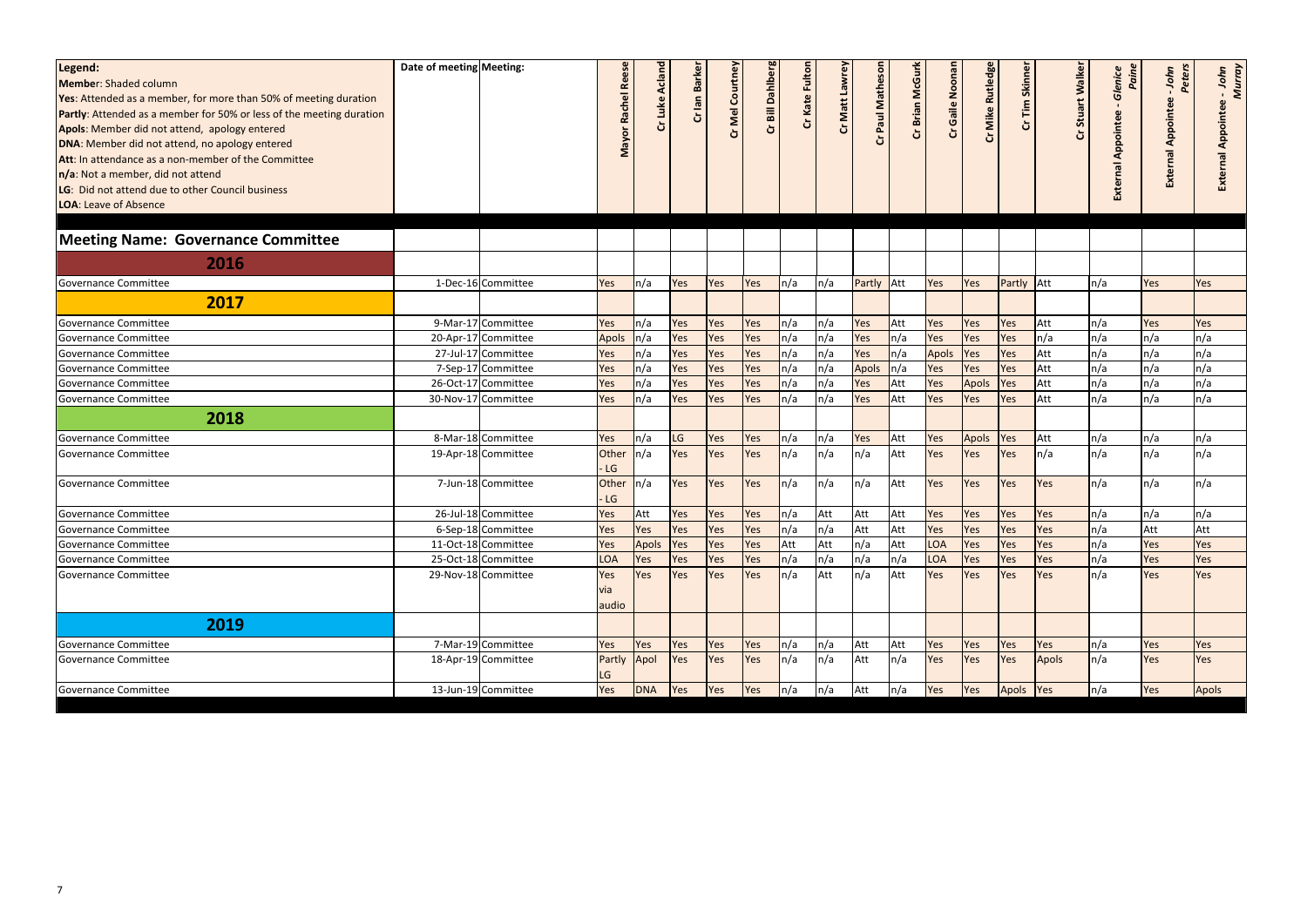| Legend:<br>Member: Shaded column<br>Yes: Attended as a member, for more than 50% of meeting duration<br>Partly: Attended as a member for 50% or less of the meeting duration<br>Apols: Member did not attend, apology entered<br>DNA: Member did not attend, no apology entered<br>Att: In attendance as a non-member of the Committee<br>n/a: Not a member, did not attend<br>LG: Did not attend due to other Council business<br><b>LOA: Leave of Absence</b> | Date of meeting Meeting: |                     | el Re<br><b>Rach</b><br>Mayor | Cr Luke Acland | Cr lan Barke | Cr Mel Courtney | Cr Bill Dahlberg | Cr Kate Fultor | Cr Matt Lawrey | Paul Mathes | Cr Brian McGurk | Gaile Noonan<br>ن<br>ت | <b>Mike Rutledge</b><br>Ğ | Skinner<br>Fim<br>ئ | alker<br>Stuart<br>Ğ | Paine<br>Glenice<br>Appointee<br>External | Peters<br>John<br><b>External Appointee</b> | - John<br>Murray<br>Appointe |
|-----------------------------------------------------------------------------------------------------------------------------------------------------------------------------------------------------------------------------------------------------------------------------------------------------------------------------------------------------------------------------------------------------------------------------------------------------------------|--------------------------|---------------------|-------------------------------|----------------|--------------|-----------------|------------------|----------------|----------------|-------------|-----------------|------------------------|---------------------------|---------------------|----------------------|-------------------------------------------|---------------------------------------------|------------------------------|
| <b>Meeting Name: Planning and Regulatory</b>                                                                                                                                                                                                                                                                                                                                                                                                                    |                          |                     |                               |                |              |                 |                  |                |                |             |                 |                        |                           |                     |                      |                                           |                                             |                              |
| <b>Committee</b>                                                                                                                                                                                                                                                                                                                                                                                                                                                |                          |                     |                               |                |              |                 |                  |                |                |             |                 |                        |                           |                     |                      |                                           |                                             |                              |
| 2016                                                                                                                                                                                                                                                                                                                                                                                                                                                            |                          |                     |                               |                |              |                 |                  |                |                |             |                 |                        |                           |                     |                      |                                           |                                             |                              |
| Planning and Regulatory Committee                                                                                                                                                                                                                                                                                                                                                                                                                               |                          | 1-Dec-16 Committee  | Yes                           | Yes            | Yes          | $\ln/a$         | Yes              | Yes            | ln/a           | n/a         | Yes             | ln/a                   | n/a                       | n/a                 | Yes                  | Apols                                     | n/a                                         | n/a                          |
| 2017                                                                                                                                                                                                                                                                                                                                                                                                                                                            |                          |                     |                               |                |              |                 |                  |                |                |             |                 |                        |                           |                     |                      |                                           |                                             |                              |
| Planning and Regulatory Committee                                                                                                                                                                                                                                                                                                                                                                                                                               |                          | 23-Feb-17 Committee | Yes                           | <b>Apols</b>   | <b>Apols</b> | ln/a            | Yes              | <b>Apols</b>   | ln/a           | Att         | Yes             | n/a                    | n/a                       | n/a                 | Yes                  | Yes                                       | n/a                                         | n/a                          |
| Planning and Regulatory Committee - Extraordinary                                                                                                                                                                                                                                                                                                                                                                                                               |                          | 23-Mar-17 Committee | Yes                           | Yes            | Yes          | ln/a            | Yes              | <b>DNA</b>     | $\ln/a$        | n/a         | Yes             | n/a                    | n/a                       | n/a                 | Yes                  | <b>DNA</b>                                | n/a                                         | n/a                          |
| Planning and Regulatory Committee                                                                                                                                                                                                                                                                                                                                                                                                                               |                          | 13-Apr-17 Committee | Yes                           | Yes            | Yes          | n/a             | Yes              | Yes            | ln/a           | n/a         | Yes             | n/a                    | n/a                       | n/a                 | Yes                  | Yes                                       | n/a                                         | n/a                          |
| Planning and Regulatory Committee                                                                                                                                                                                                                                                                                                                                                                                                                               |                          | 25-May-17 Committee | Yes                           | Yes            | Yes          | n/a             | Yes              | Yes            | $\ln/a$        | Att         | Yes             | n/a                    | n/a                       | n/a                 | Yes                  | Yes                                       | n/a                                         | n/a                          |
| Planning and Regulatory Committee                                                                                                                                                                                                                                                                                                                                                                                                                               |                          | 27-Jul-17 Committee | Yes                           | Yes            | Yes          | n/a             | Yes              | Yes            | n/a            | Att         | Yes             | n/a                    | n/a                       | n/a                 | Yes                  | Yes                                       | n/a                                         | n/a                          |
| Planning and Regulatory Committee                                                                                                                                                                                                                                                                                                                                                                                                                               |                          | 3-Oct-17 Committee  | Yes                           | <b>Apols</b>   | Yes          | n/a             | Yes              | Yes            | n/a            | n/a         | Yes             | Yes                    | n/a                       | n/a                 | Yes                  | <b>Apols</b>                              | n/a                                         | n/a                          |
| Planning and Regulatory Committee                                                                                                                                                                                                                                                                                                                                                                                                                               |                          | 23-Nov-17 Committee | Yes                           | Yes            | Partly       | $\ln/a$         | Yes              | Yes            | n/a            | n/a         | Yes             | n/a                    | n/a                       | n/a                 | Yes                  | Yes                                       | n/a                                         | n/a                          |
| 2018                                                                                                                                                                                                                                                                                                                                                                                                                                                            |                          |                     |                               |                |              |                 |                  |                |                |             |                 |                        |                           |                     |                      |                                           |                                             |                              |
| Planning and Regulatory Committee                                                                                                                                                                                                                                                                                                                                                                                                                               |                          | 22-Feb-18 Committee | Yes                           | Partly         | Yes          | n/a             | Yes              | Yes            | n/a            | Att         | Yes             | n/a                    | Yes                       | n/a                 | Yes                  | Yes                                       | n/a                                         | n/a                          |
| Planning and Regulatory Committee                                                                                                                                                                                                                                                                                                                                                                                                                               |                          | 5-Apr-18 Committee  | Yes                           | Yes            | Yes          | n/a             | Yes              | Yes            | n/a            | n/a         | Yes             | n/a                    | n/a                       | n/a                 | Yes                  | Yes                                       | n/a                                         | n/a                          |
| Planning and Regulatory Committee                                                                                                                                                                                                                                                                                                                                                                                                                               |                          | 29-May-18 Committee | Yes                           | Yes            | Yes          | ln/a            | Yes              | Yes            | n/a            | Att         | Yes             | n/a                    | Att                       | Att                 | Yes                  | Yes                                       | n/a                                         | n/a                          |
| Planning and Regulatory Committee                                                                                                                                                                                                                                                                                                                                                                                                                               |                          | 5-Jul-18 Committee  | Yes                           | Yes            | Yes          | n/a             | Yes              | Yes            | ln/a           | n/a         | Yes             | ln/a                   | n/a                       | n/a                 | Yes                  | Yes                                       | n/a                                         | n/a                          |
| Planning and Regulatory Committee                                                                                                                                                                                                                                                                                                                                                                                                                               |                          | 23-Aug-18 Committee | <b>LOA</b><br>LG              | Yes            | Yes          | n/a             | Yes              | Yes            | n/a            | n/a         | Yes             | n/a                    | n/a                       | n/a                 | Yes                  | Yes                                       | n/a                                         | n/a                          |
| Planning and Regulatory Committee                                                                                                                                                                                                                                                                                                                                                                                                                               |                          | 9-Oct-18 Committee  | Yes                           | <b>DNA</b>     | Yes          | n/a             | Yes              | Yes            | n/a            | n/a         | Yes             | ln/a                   | n/a                       | n/a                 | Yes                  | Yes                                       | n/a                                         | n/a                          |
| Planning and Regulatory Committee - to hear submissions to Gambling<br>Policy Review                                                                                                                                                                                                                                                                                                                                                                            |                          | 13-Nov-18 Committee | Yes                           | <b>LOA</b>     | Yes          | ln/a            | Yes              | Yes            | ln/a           | n/a         | Yes             | ln/a                   | n/a                       | n/a                 | Apols                | Apols                                     | ln/a                                        | n/a                          |
| Planning and Regulatory Committee - to deliberate on submissions to<br>draft Fees and Charges for Environmental Monitoring and Science -<br><b>Resource Consents Activity</b>                                                                                                                                                                                                                                                                                   |                          | 22-Nov-18 Committee | Yes                           | Yes            | Yes          | ln/a            | Yes              | Yes            | ln/a           | n/a         | Yes             | ln/a                   | n/a                       | n/a                 | Yes                  | Apols                                     | ln/a                                        | n/a                          |
| Planning and Regulatory Committee                                                                                                                                                                                                                                                                                                                                                                                                                               |                          | 22-Nov-18 Committee | Yes                           | Yes            | Yes          | ln/a            | Yes              | Yes            | n/a            | n/a         | Yes             | ln/a                   | n/a                       | n/a                 | Yes                  | Apols                                     | ln/a                                        | n/a                          |
| Planning and Regulatory Committee - to deliberate on submissions to                                                                                                                                                                                                                                                                                                                                                                                             |                          | 6-Dec-18 Committee  | Yes                           | Yes            | Yes          | ln/a            | Yes              | Yes            | ln/a           | n/a         | Yes             | ln/a                   | n/a                       | n/a                 | Yes                  | Apols                                     | ln/a                                        | n/a                          |
| <b>Gambling Policy Review</b>                                                                                                                                                                                                                                                                                                                                                                                                                                   |                          |                     |                               |                |              |                 |                  |                |                |             |                 |                        |                           |                     |                      |                                           |                                             |                              |
| 2019                                                                                                                                                                                                                                                                                                                                                                                                                                                            |                          |                     |                               |                |              |                 |                  |                |                |             |                 |                        |                           |                     |                      |                                           |                                             |                              |
| Planning and Regulatory Committee                                                                                                                                                                                                                                                                                                                                                                                                                               |                          | 21-Feb-19 Committee | Yes                           | Yes            | Yes          | Att             | Yes              | Yes            | n/a            | n/a         | Yes             | n/a                    | n/a                       | n/a                 | Yes                  | Apols                                     | n/a                                         | n/a                          |
| Planning and Regulatory Committee                                                                                                                                                                                                                                                                                                                                                                                                                               |                          | 4-Apr-19 Committee  | Yes                           | Yes            | Yes          | $\ln/a$         | Yes              | Yes            | n/a            | Att         | Yes             | $\ln/a$                | n/a                       | n/a                 | Yes                  | Yes                                       | n/a                                         | n/a                          |
| Planning and Regulatory Committee                                                                                                                                                                                                                                                                                                                                                                                                                               |                          | 28-May-19 Committee | Yes                           | Yes            | Yes          | ln/a            | Yes              | Yes            | Att            | Att         | Yes             | n/a                    | Att                       | n/a                 | Yes                  | Yes                                       | $\ln/a$                                     | n/a                          |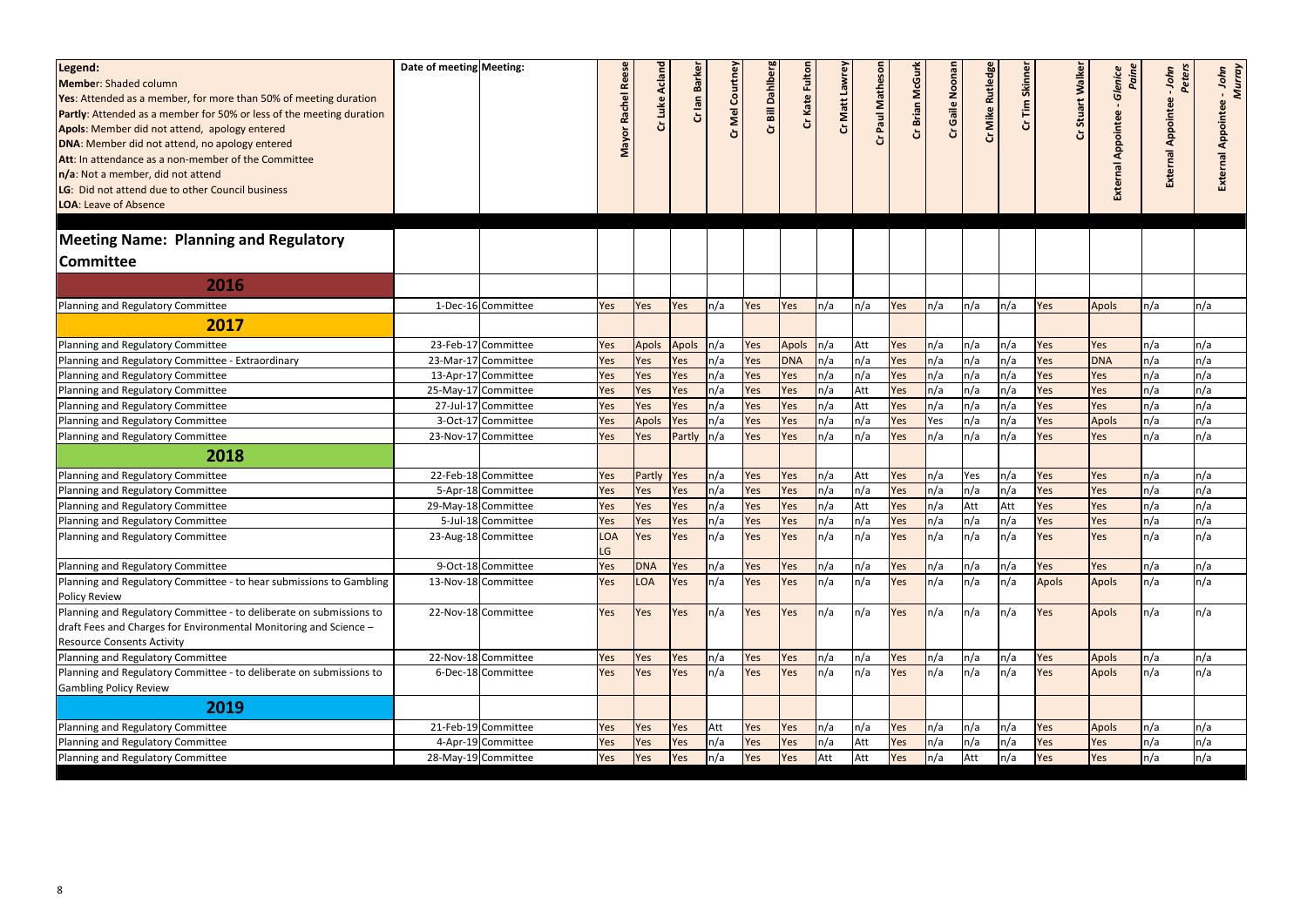| Legend:<br>Member: Shaded column<br><b>Yes:</b> Attended as a member, for more than 50% of meeting duration<br><b>Partly:</b> Attended as a member for 50% or less of the meeting duration<br>Apols: Member did not attend, apology entered<br>DNA: Member did not attend, no apology entered<br><b>Att:</b> In attendance as a non-member of the Committee<br>n/a: Not a member, did not attend<br>LG: Did not attend due to other Council business<br><b>LOA: Leave of Absence</b> | Date of meeting Meeting: |                     | <b>Re</b><br>Rachel<br>$\epsilon$<br>Σ | Cr Luke Acland | Cr lan Barker | Cr Mel Courtney | Cr Bill Dahlberg | Cr Kate Fulton | Cr Matt Lawrey | lathes<br>Paul Ma | Cr Brian McGurk | Cr Gaile Noonan | Cr Mike Rutledg | Cr Tim Skinner | Stuart Walker<br>Ğ | Glenice<br>Paine<br>Appointee<br><b>External</b> | Peters<br>John<br><b>External Appointee</b> | - John<br>Murray<br>Appointee |
|--------------------------------------------------------------------------------------------------------------------------------------------------------------------------------------------------------------------------------------------------------------------------------------------------------------------------------------------------------------------------------------------------------------------------------------------------------------------------------------|--------------------------|---------------------|----------------------------------------|----------------|---------------|-----------------|------------------|----------------|----------------|-------------------|-----------------|-----------------|-----------------|----------------|--------------------|--------------------------------------------------|---------------------------------------------|-------------------------------|
| <b>Meeting Name: Sports and Recreation</b>                                                                                                                                                                                                                                                                                                                                                                                                                                           |                          |                     |                                        |                |               |                 |                  |                |                |                   |                 |                 |                 |                |                    |                                                  |                                             |                               |
| <b>Committee</b>                                                                                                                                                                                                                                                                                                                                                                                                                                                                     |                          |                     |                                        |                |               |                 |                  |                |                |                   |                 |                 |                 |                |                    |                                                  |                                             |                               |
| 2016                                                                                                                                                                                                                                                                                                                                                                                                                                                                                 |                          |                     |                                        |                |               |                 |                  |                |                |                   |                 |                 |                 |                |                    |                                                  |                                             |                               |
| Sports and Recreation Committee                                                                                                                                                                                                                                                                                                                                                                                                                                                      |                          | 24-Nov-16 Committee | Yes                                    | Att            | Yes           | <b>Yes</b>      | n/a              | Yes            | Att            | n/a               | Yes             | Att             | Yes             | Yes            | Yes                |                                                  |                                             |                               |
| 2017                                                                                                                                                                                                                                                                                                                                                                                                                                                                                 |                          |                     |                                        |                |               |                 |                  |                |                |                   |                 |                 |                 |                |                    |                                                  |                                             |                               |
| Sports and Recreation Committee - to hear submissions to Emano East                                                                                                                                                                                                                                                                                                                                                                                                                  |                          | 21-Feb-17 Committee | Yes                                    | ln/a           | Yes           | Yes             | n/a              | Apols Att      |                | n/a               | Yes             | ln/a            | Yes             | Yes            | <b>Yes</b>         |                                                  |                                             |                               |
| Reserve Revocation                                                                                                                                                                                                                                                                                                                                                                                                                                                                   |                          |                     |                                        |                |               |                 |                  |                |                |                   |                 |                 |                 |                |                    |                                                  |                                             |                               |
| Sports and Recreation Committee                                                                                                                                                                                                                                                                                                                                                                                                                                                      |                          | 21-Feb-17 Committee | Yes                                    | n/a            | Partly Yes    |                 | n/a              | <b>Apols</b>   | Att            | Att               | Yes             | Att             | Yes             | Yes            | Yes                |                                                  |                                             |                               |
| Sports and Recreation Committee                                                                                                                                                                                                                                                                                                                                                                                                                                                      |                          | 4-Apr-17 Committee  | Yes                                    | n/a            | Yes           | Yes             | n/a              | Yes            | $\ln/a$        | n/a               | Apols           | n/a             | Yes             | Yes            | Yes                |                                                  |                                             |                               |
| Sports and Recreation Committee - Emano East Reserve Revocation<br>deliberations                                                                                                                                                                                                                                                                                                                                                                                                     |                          | 9-May-17 Committee  | Yes                                    | n/a            | Yes           | <b>Yes</b>      | n/a              | Yes            | ln/a           | n/a               | Yes             | n/a             | Yes             | Yes            | Yes                |                                                  |                                             |                               |
| Sports and Recreation Committee                                                                                                                                                                                                                                                                                                                                                                                                                                                      |                          | 30-May-17 Committee | Yes                                    | n/a            | Yes           | <b>Yes</b>      | n/a              | Yes            | ln/a           | Att               | <b>Apols</b>    | n/a             | Yes             | Yes            | Yes                |                                                  |                                             |                               |
| Sports and Recreation Committee                                                                                                                                                                                                                                                                                                                                                                                                                                                      |                          | 4-Jul-17 Committee  | <b>Apols</b>                           | n/a            | <b>Apols</b>  | <b>Yes</b>      | Att              | Yes            | ln/a           | Att               | Yes             | Att             | Yes             | Yes            | Yes                |                                                  |                                             |                               |
| Sports and Recreation Committee                                                                                                                                                                                                                                                                                                                                                                                                                                                      |                          | 22-Aug-17 Committee | Yes                                    | n/a            | Yes           | Yes             | n/a              | Yes            | ln/a           | Att               | Yes             | n/a             | Yes             | Yes            | Yes                |                                                  |                                             |                               |
| Sports and Recreation Committee                                                                                                                                                                                                                                                                                                                                                                                                                                                      |                          | 5-Oct-17 Committee  | Yes                                    | n/a            | Yes           | Yes             | Att              | Yes            | Att            | Att               | Yes             | Att             | Yes             | Yes            | Yes                |                                                  |                                             |                               |
| Sports and Recreation Committee                                                                                                                                                                                                                                                                                                                                                                                                                                                      |                          | 21-Nov-17 Committee | Yes                                    | n/a            | Yes           | Yes             | n/a              | Yes            | ln/a           | Att               | Yes             | Att             | Yes             | Yes            | Yes                |                                                  |                                             |                               |
| 2018                                                                                                                                                                                                                                                                                                                                                                                                                                                                                 |                          |                     |                                        |                |               |                 |                  |                |                |                   |                 |                 |                 |                |                    |                                                  |                                             |                               |
| Sports and Recreation Committee                                                                                                                                                                                                                                                                                                                                                                                                                                                      |                          | 20-Feb-18 Committee | Yes                                    | n/a            | Yes           | <b>Yes</b>      | n/a              | Apols n/a      |                | n/a               | Yes             | $\ln/a$         | Yes             | Yes            | Yes                |                                                  |                                             |                               |
| Sports and Recreation Committee                                                                                                                                                                                                                                                                                                                                                                                                                                                      |                          | 3-Apr-18 Committee  | Yes                                    | $\ln/a$        | Yes           | <b>Yes</b>      | n/a              | Yes            | $\ln/a$        | n/a               | Yes             | $\ln/a$         | Apols Yes       |                | Yes                |                                                  |                                             |                               |
| Sports and Recreation Committee                                                                                                                                                                                                                                                                                                                                                                                                                                                      |                          | 24-May-18 Committee | Yes                                    | ln/a           | Yes           | Yes             | Yes              | Yes            | ln/a           | n/a               | Yes             | ln/a            | n/a             | Yes            | Yes                |                                                  |                                             |                               |
| Sports and Recreation Committee                                                                                                                                                                                                                                                                                                                                                                                                                                                      |                          | 3-Jul-18 Committee  | Apol<br>LG                             | n/a            | Yes           | <b>Yes</b>      | Yes              | Yes            | $\ln/a$        | n/a               | Yes             | Att             | Att             | Yes            | Yes                |                                                  |                                             |                               |
| Sports and Recreation Committee                                                                                                                                                                                                                                                                                                                                                                                                                                                      |                          | 21-Aug-18 Committee | <b>LOA</b><br>LG                       | n/a            | Yes           | <b>Yes</b>      | Yes              | Yes            | $\ln/a$        | Att               | Yes             | ln/a            | n/a             | Yes            | Yes                |                                                  |                                             |                               |
| Sports and Recreation Committee                                                                                                                                                                                                                                                                                                                                                                                                                                                      |                          | 20-Nov-18 Committee | Yes                                    | n/a            | Yes           | <b>Yes</b>      | Apols            | Yes            | n/a            | n/a               | Yes             | n/a             | n/a             | Yes            | Yes                |                                                  |                                             |                               |
| Sports and Recreation Committee                                                                                                                                                                                                                                                                                                                                                                                                                                                      |                          | 13-Dec-18 Committee | Yes                                    | Att            | Yes           | <b>Yes</b>      | Apols            | <b>Yes</b>     | $\ln/a$        | n/a               | Yes             | ln/a            | n/a             | Yes            | Yes                |                                                  |                                             |                               |
| 2019                                                                                                                                                                                                                                                                                                                                                                                                                                                                                 |                          |                     |                                        |                |               |                 |                  |                |                |                   |                 |                 |                 |                |                    |                                                  |                                             |                               |
| Sports and Recreation Committee                                                                                                                                                                                                                                                                                                                                                                                                                                                      |                          | 6-Mar-19 Committee  | Yes                                    | n/a            | Yes           | <b>Yes</b>      | Yes              | Yes            | $\ln/a$        | n/a               | LG              | Att             | n/a             | Yes            | <b>Yes</b>         |                                                  |                                             |                               |
| Sports and Recreation Committee                                                                                                                                                                                                                                                                                                                                                                                                                                                      |                          | 23-May-19 Committee | Yes                                    | n/a            | Yes           | <b>Yes</b>      | Yes              | Yes            | Att            | n/a               | Yes             | n/a             | Att             | Yes            | Yes                |                                                  |                                             |                               |